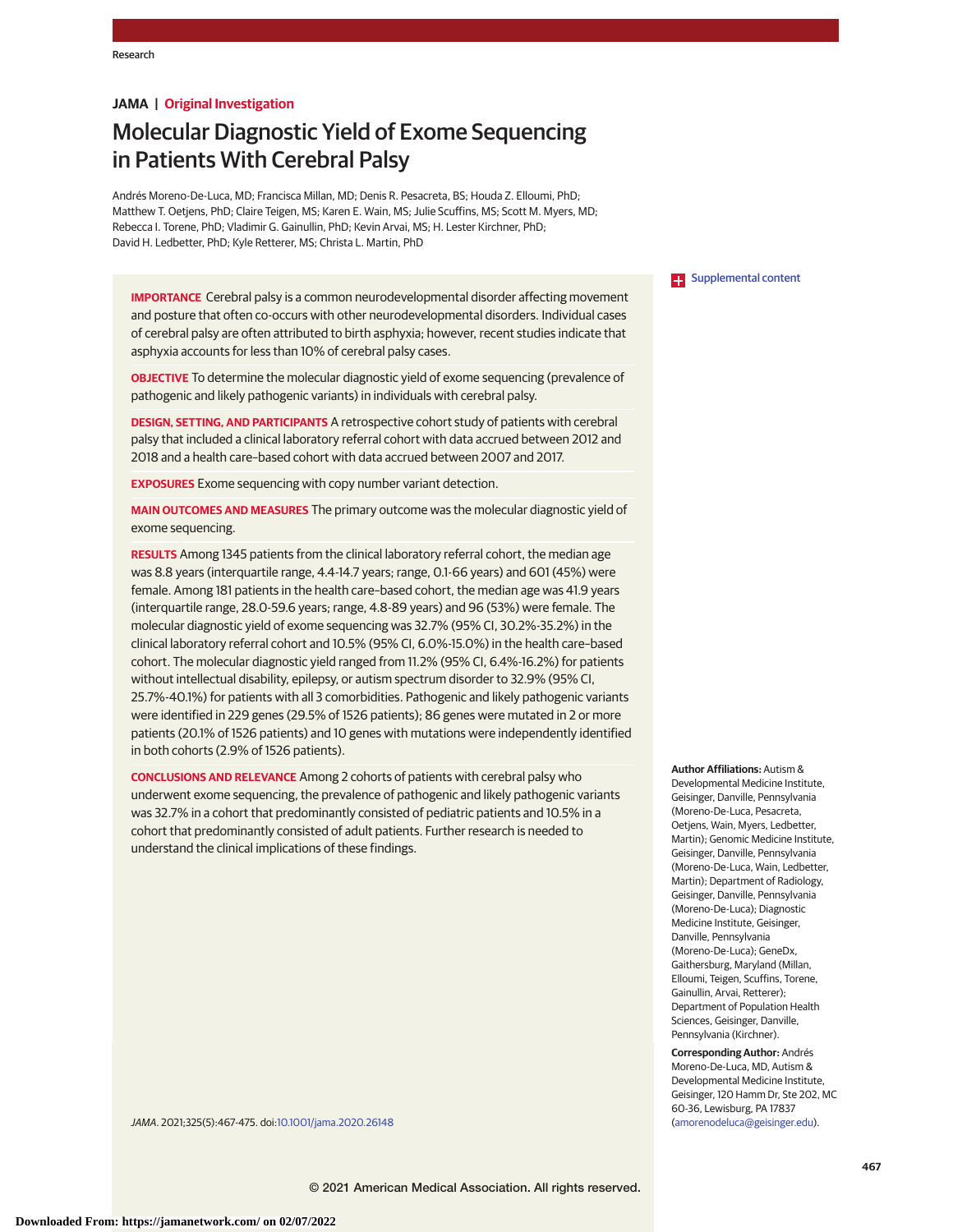erebral palsy is a major nonprogressive neurodevelop-<br>
mental disorder affecting early motor development and<br>
characteristically impairs movement and posture.<br>
Corobral palsy is froquently accompanied by other pourode. mental disorder affecting earlymotor development and Cerebral palsy is frequently accompanied by other neurodevelopmental disorders, including intellectual disability, epilepsy, and autism spectrum disorder.<sup>1</sup> The prevalence of cerebral palsy in the US was estimated as 2.6 to 2.9 per 1000 (data collected between 2011 and 2013).<sup>2</sup> Due to the increasing life expectancy of individuals with cerebral palsy, the adult population with this disorder has been increasing, accompanied by changes in medical and social care needs.<sup>3</sup>

Although the etiology of cerebral palsy has been attributed to a variety of factors, the specific causal mechanism remains unknown in many individual cases. There has been a pervasive belief in the medical, scientific, and lay communities that birth asphyxia, secondary to adverse intrapartum events, is the leading cause of cerebral palsy. However, large population–based studies showed that birth asphyxia accounts for less than 10% of cerebral palsy cases.<sup>4</sup>

A small but growing body of evidence suggests that a proportion of cerebral palsy cases may be secondary to rare genomic variants of large effect size, including copy number variants (CNVs) and single nucleotide variants (SNVs),<sup>5</sup> as is the case in other neurodevelopmental disorders, such as intellectual disability, autism spectrum disorder, and epilepsy.6-8 The rate of positive genomic findings in prior studies with small sample sizes (50 to 250 cases of cerebral palsy) ranged from 9.6% to 31.0% for CNVs detected using chromosomal microarray analysis<sup>9-12</sup> and from 14% to 19% for SNVs identified using exome sequencing.<sup>13-15</sup>

The purpose of this cross-sectional study was to determine the molecular diagnostic yield of exome sequencing (prevalence of pathogenic and likely pathogenic variants) in individuals with cerebral palsy.

# Methods

#### Setting and Study Participants

Two independent cerebral palsy cohorts (a clinical laboratory referral cohort and a health care–based cohort) were evaluated in this study (Table 1 and Figure 1).

#### Clinical Laboratory Referral Cohort

The clinical laboratory referral cohort predominantly consisted of pediatric patients who had been referred for diagnostic exome sequencing at a clinical genetics laboratory (GeneDx) between August 31, 2012, and March 29, 2018. Written informed consent for genetic testing was obtained from the guardians of all pediatric individuals undergoing testing. The Western institutional review board waived authorization for the use of de-identified aggregate data for the purposes of this study.

The clinical diagnoses of cerebral palsy and neurodevelopmental comorbidities were made by the referring clinicians and documented on the test requisition form and submitted via clinic notes, which were translated into Human Phenotype Ontology terms (HP:0100021 for cerebral palsy; HP:

#### **Key Points**

**Question** What is the molecular diagnostic yield of exome sequencing (prevalence of pathogenic and likely pathogenic variants) among patients with cerebral palsy?

**Findings** In this cross-sectional study that included 2 independent cohorts of 1526 patients with cerebral palsy, the molecular diagnostic yield of exome sequencing was 32.7% in a cohort that predominantly consisted of pediatric patients and 10.5% in a cohort that predominantly consisted of adult patients.

**Meaning** This study identified pathogenic and likely pathogenic variants among some patients with cerebral palsy, although further research is needed to understand the clinical implications of these findings.

0012758 for neurodevelopmental delay; HP:0001249 for intellectual disability; HP:0001250 for epilepsy; and HP: 0000729 for autistic behavior). The final date of follow-up was March 29, 2018, for the clinical laboratory referral cohort.

#### Health Care–Based Cohort

The health care–based cohort predominantly consisted of adult patients who were recruited from the DiscovEHR project, which is an ongoing collaborative study between Geisinger and the Regeneron Genetics Center,<sup>16</sup> between February 8, 2007, and April 24, 2017. Written informed consent was obtained from the adult patients and from the parents or guardians of the pediatric patients. The Geisinger institutional review board approved the study.

The diagnoses of cerebral palsy and neurodevelopmental comorbidities were made by the treating physicians and extracted from the patient's electronic health record using *International Classification of Diseases* codes (*International Classification of Diseases, Ninth Revision [ICD-9]* codes 333.71, 343.0, 343.1, 343.2, 343.3, 343.8, and 343.9 and *International Statistical Classification of Diseases and Related Health Problems, Tenth Revision [ICD-10]* codes G80.0, G80.1, G80.2, G80.3, G80.4, G80.8, and G80.9 for cerebral palsy;*ICD-9* codes 315.5, 315.8, 317, 318.0, 318.1, 318.2, and 319 and *ICD-10* codes F70, F71, F72, F73, F78, F79, and F88 for intellectual disability;*ICD-9* code 345 (all codes) and *ICD-10* code G40 (all codes) for epilepsy; and *ICD-9* codes 299.00, 299.01, 299.80, 299.81, and 299.90 and *ICD-10* codes F84.0, F84.5, F84.8, and F84.9 for autism spectrum disorder). The final date of follow-upwas April 24, 2017, for the health care–based cohort.

#### Exome Sequencing and Variant Detection

Exome sequencing was performed using previously reported protocols (additional information appears in the eMethods in the [Supplement\)](https://jamanetwork.com/journals/jama/fullarticle/10.1001/jama.2020.26148?utm_campaign=articlePDF%26utm_medium=articlePDFlink%26utm_source=articlePDF%26utm_content=jama.2020.26148).<sup>17,18</sup> Routine clinical exome analysis was conducted for the clinical laboratory referral cohort. The health care–based cohort underwent research-based exome sequencing analysis with CNV detection. Across cohorts, variants were evaluated for pathogenicity using standards and guidelines for the interpretation of sequence variants from the American College of Medical Genetics and Genomics and the Association for Molecular Pathology.19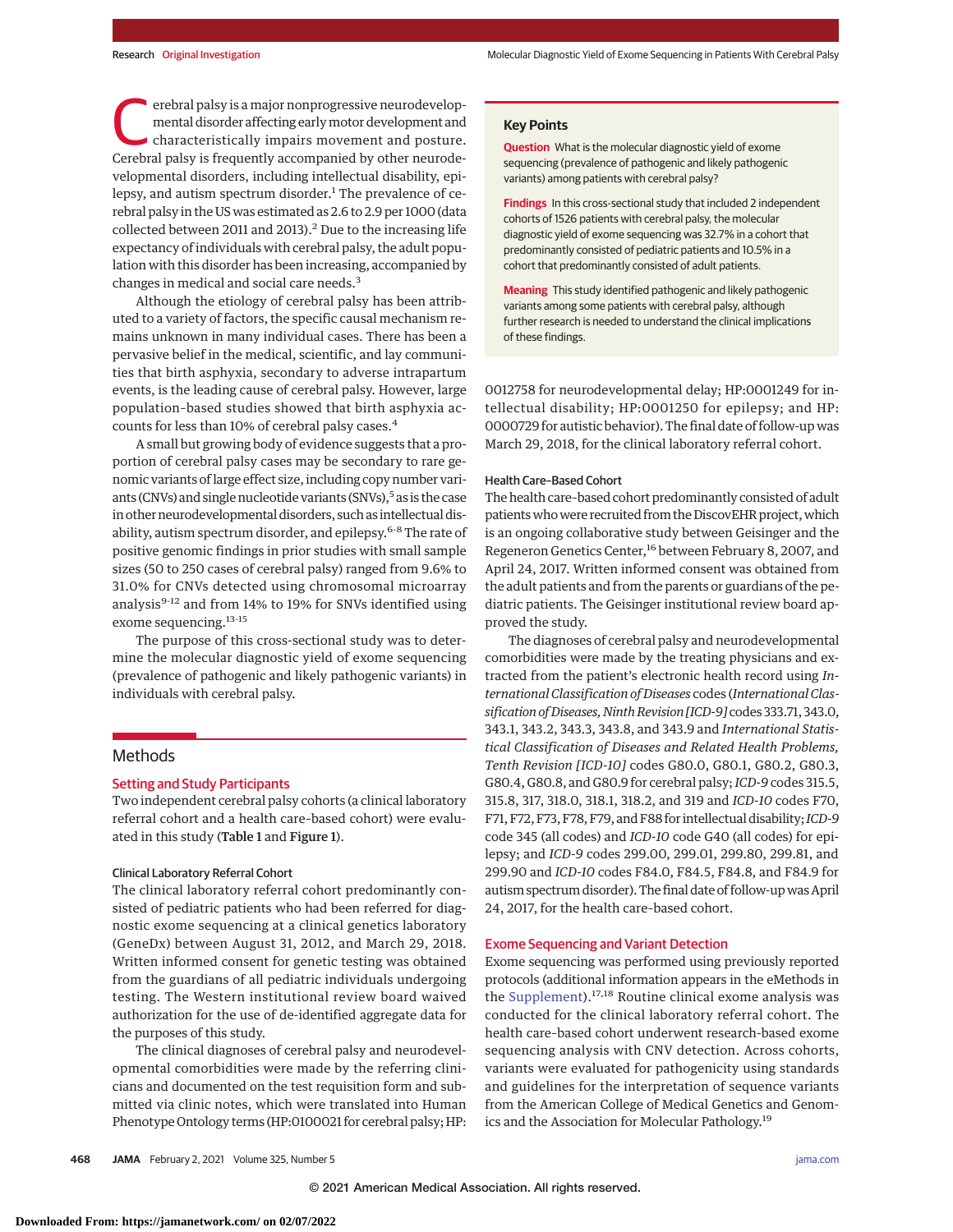#### Table 1. Demographics and Neurodevelopmental Comorbidities in 2 Cerebral Palsy Cohorts

|                                                                | Clinical laboratory referral cohort | Health care-based cohort  |
|----------------------------------------------------------------|-------------------------------------|---------------------------|
| No. of patients                                                | 1345                                | 181                       |
| No. of trios <sup>a</sup>                                      | 1009                                | $\mathbf{0}$              |
| Age, median (IQR) [range], y                                   | $8.8(4.4-14.7)[0.1-66]$             | 41.9 (28.0-59.6) [4.8-89] |
| Sex, No. (%)                                                   |                                     |                           |
| Female                                                         | 601(45)                             | 96(53)                    |
| Male                                                           | 744 (55)                            | 85 (47)                   |
| Neurodevelopmental comorbidities,<br>No. $(\%)^b$              |                                     |                           |
| Intellectual disability<br>or developmental delay <sup>c</sup> | 1243 (92)                           | 42(23)                    |
| Epilepsy <sup>d</sup>                                          | 666 (50)                            | 77(43)                    |
| Autism spectrum disorder <sup>e</sup>                          | 285(21)                             | 11(6)                     |

Abbreviation: IQR, interquartile range.

<sup>a</sup> The term trios refers to a patient with cerebral palsy plus both parents.

<sup>b</sup> Some patients have more than 1 comorbidity so the comorbidity numbers may sum to more than 100%. For the clinical laboratory referral cohort, comorbidity information was extracted from the indication for referral as provided on the test requisition form and submitted via clinic notes, which were translated into Human Phenotype Ontology (HPO) terms. For the health care–based cohort, the diagnoses were extracted from the patient's electronic health record using International Classification of Diseases, Ninth Revision (ICD-9) and International Statistical Classification of Diseases and Related Health Problems, Tenth Revision (ICD-10) codes. Any patients matching the HPO terms or ICD codes were included.

<sup>c</sup> The HPO codes were HP:0001249 for intellectual disability and HP:0012758 for neurodevelopmental delay. For intellectual disability or developmental delay, the ICD-9 codes were 315.5, 315.8, 317, 318.0, 318.1, 318.2, and 319 and the ICD-10 codes were F70, F71, F72, F73, F78, F79, and F88.

<sup>d</sup> The HPO term was HP:0001250. The ICD-9 codes were all 345 codes and the ICD-10 codes were all G40 codes.

<sup>e</sup> The HPO term was HP:0000729. The *ICD-9* codes were 299.00, 299.01, 299.80, 299.81, and 299.90 and the ICD-10 codes were F84.0, F84.5, F84.8, and F84.9.

#### Figure 1. Study Design and Flowchart



Each cohort predominantly consisted of pediatric or adult patients.

<sup>a</sup> The term trios refers to a patient with cerebral palsy plus both parents.

**b** Refers to the DiscovEHR project, which is an ongoing collaboration between Geisinger and the Regeneron Genetics Center.

<sup>c</sup> Standards and guidelines for the interpretation of sequence variants from the American College of Medical Genetics and Genomics and the Association for Molecular Pathology (ACMG/AMP) recommend the use of a 5-tier terminology system (ie, pathogenic, likely pathogenic, uncertain significance, likely benign, and benign) to describe variants identified in genes associated with mendelian disorders and describes a process for classifying variants into these 5 categories using evidence-based criteria.

<sup>d</sup> The term pathogenic is used for variants with the strongest evidence of pathogenicity, whereas likely pathogenic is used to mean greater than 90% certainty of a variant causing a disease.

#### Statistical Analysis

The molecular diagnostic yield was summarized by cohort and reported as frequency and percentage of pathogenic and likely pathogenic variants. Multivariable logistic regression, controlling for cohort, was used to estimate the association between comorbid neurodevelopmental disorders and the likelihood of detection of pathogenic and likely pathogenic variants. The presence or absence of intellectual disability, epilepsy, or autism spectrum disorder was coded as a binary variable.

The multivariable logistic regression model was used to estimate molecular diagnostic yield for each individual neurodevelopmental disorder as well as in combination. An initial model was fit that included the main effects for each neurodevelopmental comorbidity and all 2-way and 3-way interactions while controlling for cohort.

A joint test of the interaction effects was conducted using the likelihood ratio test and comparing themodel with a nested model of only main effects. Model fit for the logistic regression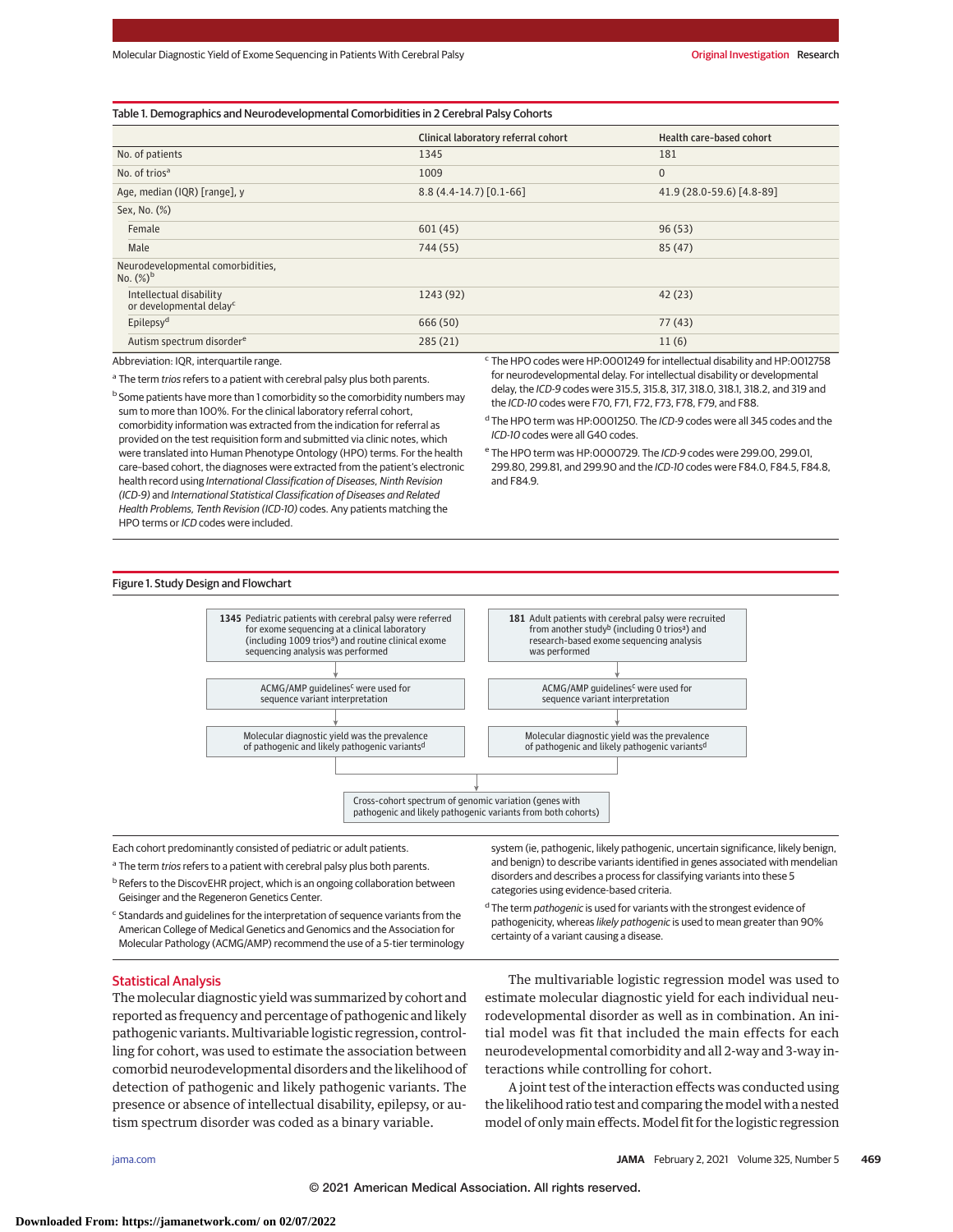|  |  |  | Table 2. Molecular Diagnostic Yield of Pathogenic and Likely Pathogenic Variants in 2 Cerebral Palsy Cohorts Using Exome Sequencing |
|--|--|--|-------------------------------------------------------------------------------------------------------------------------------------|
|--|--|--|-------------------------------------------------------------------------------------------------------------------------------------|

|                                                                                                                                                   | Clinical laboratory referral cohort                                      | Health care-based cohort |
|---------------------------------------------------------------------------------------------------------------------------------------------------|--------------------------------------------------------------------------|--------------------------|
| Molecular diagnostic yield, No./total (%) [95% CI] <sup>a</sup>                                                                                   | 440/1345 (32.7) [30.2-35.2]                                              | 19/181 (10.5) [6.0-15.0] |
| Single nucleotide variants                                                                                                                        | 415/440 (94.3)                                                           | 14/19(73.7)              |
| Copy number variants                                                                                                                              | 19/440(4.3)                                                              | 5/19(26.3)               |
| Both single nucleotide and copy number variants                                                                                                   | 6/440(1.4)                                                               | 0/19(0)                  |
| Inheritance pattern of pathogenic and likely pathogenic variants among<br>trios in which the patient had positive diagnostic results <sup>b</sup> |                                                                          |                          |
| De novo                                                                                                                                           | 257/357 (72)                                                             | NA <sup>c</sup>          |
| Autosomal recessive                                                                                                                               | 70/357 (19.6)                                                            | NA <sup>c</sup>          |
| Autosomal dominant                                                                                                                                | 18/357(5)                                                                | NA <sup>c</sup>          |
| X-linked                                                                                                                                          | 12/357(3.4)                                                              | NA <sup>c</sup>          |
| Abbreviation: NA, not applicable.                                                                                                                 | interpretation of sequence variants from the American College of Medical |                          |

a Molecular diagnostic yield refers to the prevalence of pathogenic and likely

pathogenic variants.

**b** Pathogenicity was determined using standards and guidelines for the

Genetics and Genomics and the Association for Molecular Pathology. The term trios refers to a patient with cerebral palsy plus both parents. <sup>c</sup> Parental samples were not available.

model was assessed using the deviance statistic and the Hosmer-Lemeshow goodness-of-fit statistic. For the primary estimates, 95% CIs were reported.

Statistical significance was defined as *P*<.05 and all tests were 2-sided. Because of the potential for type I error due to multiple comparisons, the findings for the analyses of the secondary end points should be interpreted as exploratory. There were no missing or imputed data. SAS version 9.4 (SAS Institute Inc) was used for all the analyses.

## Results

#### Demographics of the 2 Cohorts

The clinical laboratory referral cohort included 1345 patients (1009 parent-offspring trios) with a median age of 8.8 years (interquartile range, 4.4-14.7 years; range, 0.1-66 years) and 601 (45%) were female (Table 1). The health care–based cohort included 181 patients (parental samples were not available) with amedian age of 41.9 years (interquartile range, 28.0-59.6 years; range, 4.8-89 years) and 96 (53%) were female.

## Exome Sequencing Molecular Diagnostic Yield Clinical Laboratory Referral Cohort

Exome sequencing yielded a positive diagnostic result in 440 of 1345 patients in the clinical laboratory referral cohort (32.7% [95% CI, 30.2%-35.2%]; Table 2 and eTable 1 in the [Supplement\)](https://jamanetwork.com/journals/jama/fullarticle/10.1001/jama.2020.26148?utm_campaign=articlePDF%26utm_medium=articlePDFlink%26utm_source=articlePDF%26utm_content=jama.2020.26148), of which 94.3% (415/440) had SNVs, 4.3% (19/440) had CNVs, and 1.4% (6/440) had both SNVs and CNVs. Testing of a proband concurrently with parents (trio; n = 1009) significantly improved the molecular diagnostic yield from 23.3% (proband only) to 35.4% (Fisher exact test *P* = .003).

Among trios with positive diagnostic results (n = 357), de novo variants were identified most frequently (72%; 257/357), whereas 5% (18/357) were inherited in an autosomal dominant manner, 19.6% (70/357) were inherited in an autosomal recessive manner, and 3.4% (12/357) were X-linked. Exome sequencing–derived CNV analysis identified 25 patients with pathogenic and likely pathogenic CNVs, ranging in size from 637 base pairs to 93.3 mega base pairs, of which 15 cases involved a single gene and 10 included multiple genes.

The identification of a molecular diagnosis allowed for revision of the 1% to 2% empirical recurrence risk of cerebral palsy for future children born to the same parents.<sup>20</sup> In 72% (257/357) of trios with positive diagnostic results, the identification of a de novo pathogenic and likely pathogenic variant resulted in an adjusted recurrence risk of less than 1%, whereas the recurrence risk increased to 25% in cases with recessive variants (19.6%; 70/357) and to 50% in cases with dominant or X-linked pathogenic and likely pathogenic variants (8.4%; 30/357).

#### Health Care–Based Cohort

Pathogenic and likely pathogenic variants were identified in 19 of 181 patients in the health care–based cohort (10.5% [95% CI, 6.0%-15.0%]; Table 2 and eTable 2 in the [Supple](https://jamanetwork.com/journals/jama/fullarticle/10.1001/jama.2020.26148?utm_campaign=articlePDF%26utm_medium=articlePDFlink%26utm_source=articlePDF%26utm_content=jama.2020.26148)[ment\)](https://jamanetwork.com/journals/jama/fullarticle/10.1001/jama.2020.26148?utm_campaign=articlePDF%26utm_medium=articlePDFlink%26utm_source=articlePDF%26utm_content=jama.2020.26148), of which 73.7% (14/19) had SNVs and 26.3% (5/19) had CNVs. Of the 19 cases, 9 (47.4%) had pathogenic and likely pathogenic SNVs in genes implicated in disorders with dominant inheritance, 5.3% (1/19) with recessive inheritance, and 21% (4/19) with X-linked inheritance.

Exome sequencing–derived CNV analysis identified 5 individuals with pathogenic and likely pathogenic deletions, ranging in size from 6.4 kilobase pairs to 14.8 mega base pairs, including the recurrent deletions 16p13.11 and 17p11.2, a large deletion of chromosome 4, a heterozygous exonic deletion of *TCF4* [\(NM\\_003199;](https://www.ncbi.nlm.nih.gov/nuccore/NM_003199) Pitt-Hopkins syndrome), and a homozygous exonic deletion of *TUSC3* [\(NM\\_006765\)](https://www.ncbi.nlm.nih.gov/nuccore/NM_006765).

# Molecular Diagnostic Yield and Neurodevelopmental Comorbidities in Both Cohorts

Complete comorbidity data on the presence or absence of intellectual disability, epilepsy, or autism spectrum disorder was available for all 1526 patients from both cohorts. A test of the interactions among the 3 neurodevelopmental comorbidities was not significant (likelihood ratio test = 1.88;*P* = .76). Therefore, a main effect model was fitted.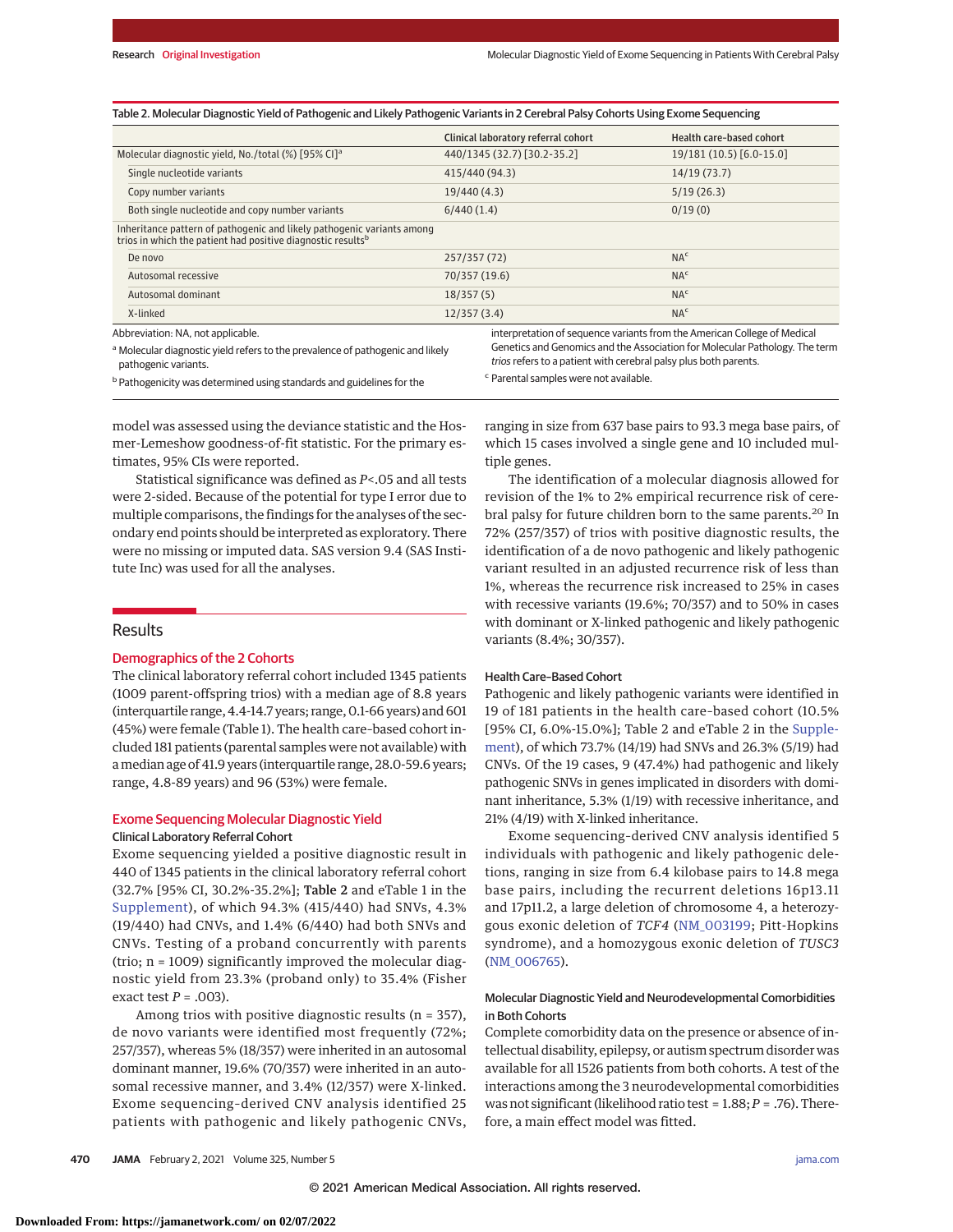The tests of fit using the deviance statistic (6.68; *P* = .74) and the Hosmer-Lemeshow statistic (3.47; *P* = .48) were not significant. The estimated cross-cohort exome sequencingmolecular diagnostic yield ranged from 11.2% (95% CI, 6.4%- 16.2%) for patients with cerebral palsy but without intellectual disability, epilepsy, or autism spectrum disorder to 32.9% (95% CI, 25.7%-40.1%) for patients with cerebral palsy and all 3 comorbidities.

The association comparisons between neurodevelopmental comorbidities and the likelihood of having a pathogenic and likely pathogenic variant appear in Figure 2. For patients with cerebral palsy and intellectual disability vs patients with cerebral palsy but without intellectual disability, the adjusted odds ratio was 2.59 (95% CI, 1.61-4.17; *P* < .001) for the association between neurodevelopmental comorbidities and the likelihood of having a pathogenic and likely pathogenic variant; it was 1.01 (95% CI, 0.81- 1.27; *P* = .91) for patients with cerebral palsy and epilepsy vs patients with cerebral palsy but without epilepsy; it was 1.04 (95% CI, 0.79-1.37; *P* = .78) for patients with cerebral palsy and autism spectrum disorder vs patients with cerebral palsy but without autism spectrum disorder; and it was 2.73 (95% CI, 1.58-4.72; *P* < .001) for patients with cerebral palsy and all 3 neurodevelopmental comorbidities vs patients with cerebral palsy but without the 3 neurodevelopmental comorbidities.

## Cross-Cohort Spectrum of Genomic Variation

Combining positive results from both cohorts resulted in the identification of 229 genes (29.5% of 1526 patients) harboring pathogenic and likely pathogenic variants (eTable 3 in the [Supplement\)](https://jamanetwork.com/journals/jama/fullarticle/10.1001/jama.2020.26148?utm_campaign=articlePDF%26utm_medium=articlePDFlink%26utm_source=articlePDF%26utm_content=jama.2020.26148). There were 143 genes (62.4%) that were mutated in single cases and 86 genes (37.6%) that had pathogenic and likely pathogenic variants in 2 or more patients (20.1% of 1526 patients).

The most frequently mutated genes were *CTNNB1* [\(NM\\_](https://www.ncbi.nlm.nih.gov/nuccore/NM_001098210) [001098210;](https://www.ncbi.nlm.nih.gov/nuccore/NM_001098210) 18/450 [4.0%] of positive cases) followed by *KIF1A* [\(NM\\_004321;](https://www.ncbi.nlm.nih.gov/nuccore/NM_004321) 8/450 [1.8%] of positive cases). The following mutated genes were found among 7 of 450 [1.6%] positive cases each: *COL4A1* [\(NM\\_001303110\)](https://www.ncbi.nlm.nih.gov/nuccore/NM_001303110), *GNAO1* [\(NM\\_](https://www.ncbi.nlm.nih.gov/nuccore/NM_020988) [020988\)](https://www.ncbi.nlm.nih.gov/nuccore/NM_020988), *KCNQ2* [\(NM\\_172109\)](https://www.ncbi.nlm.nih.gov/nuccore/NM_172109), *MECP2* [\(NM\\_004992\)](https://www.ncbi.nlm.nih.gov/nuccore/NM_004992), and *STXBP1* [\(NM\\_003165\)](https://www.ncbi.nlm.nih.gov/nuccore/NM_003165). There were 10 genes in which pathogenic and likely pathogenic variants were independently identified in both cohorts (2.9% of 1526 patients; Table 3).

# **Discussion**

The findings of this study indicated that, similar to other neurodevelopmental disorders, exome sequencing in patients with cerebral palsy identified pathogenic and likely pathogenic variants in hundreds of genes with a prevalence of 32.7% in the cohort that predominantly consisted of pediatric patients and a prevalence of 10.5% in the cohort that predominantly consisted of adult patients. Prior large-scale studies of individuals with neurodevelopmental disorders showed that detecting independent de novo pathogenic variants in the same gene among unrelated

individuals provides strong evidence to reliably identify disease-related genes. $^{21}$ 

Multiple genes were mutated in 2 or more unrelated patients with cerebral palsy in this study, including *CTNNB1*, *KIF1A, GNAO1,* and *TUBA1A* [\(NM\\_006009\)](https://www.ncbi.nlm.nih.gov/nuccore/NM_006009). Mutations in *CTNNB1* have been previously reported in patients with cerebral palsy<sup>15</sup> and an autosomal dominant neurodevelopmental disorder with intellectual disability, spasticity, microcephaly, and visual defects.<sup>22</sup> Pathogenic variants in *KIF1A* have been identified in patients with autosomal dominant intellectual disability with spastic paraparesis, axonal neuropathy, cerebellar atrophy,<sup>23</sup> and autosomal recessive spastic paraplegia.<sup>24</sup>

Mutations in *GNAO1* have been reported in patients with cerebral palsy<sup>25</sup> and an autosomal dominant neurodevelopmental disorder with epileptic encephalopathy and movement disorder.<sup>26</sup> Mutations in *TUBA1A* have been reported in patients with cerebral palsy<sup>15</sup> and autosomal dominant brain malformations, microcephaly, intellectual disability, and epilepsy.<sup>27</sup> The identification of genes mutated in 2 or more patients and the replication of findings across different settings and cohort types provided strong evidence for their role in cerebral palsy and, in some cases, expanded the phenotype associated with these known neurodevelopmental disorder genes to include cerebral palsy phenotypes.

Some patients had variants in genes previously associated with both cerebral palsy and hereditary spastic paraplegia, including *AP4E1* [\(NM\\_001252127\)](https://www.ncbi.nlm.nih.gov/nuccore/NM_001252127), *AP4M1* [\(NM\\_](https://www.ncbi.nlm.nih.gov/nuccore/NM_004722) [004722\)](https://www.ncbi.nlm.nih.gov/nuccore/NM_004722), and *AP4S1* [\(NM\\_001128126;](https://www.ncbi.nlm.nih.gov/nuccore/NM_001128126) AP-4 deficiency syndrome),<sup>5,28,29</sup> ATL1 [\(NM\\_001127713\)](https://www.ncbi.nlm.nih.gov/nuccore/NM_001127713),<sup>15,30</sup> and *SPAST* (NM<sub>\_</sub>199436).<sup>15,31</sup> Even though cerebral palsy and hereditary spastic paraplegia are considered distinct clinical entities due to the nonprogressive, permanent nature of cerebral palsy and the neurodegenerative progression of hereditary spastic paraplegia, shared genomic findings have been previously reported between these and other neurodevelopmental disorders.<sup>32,33</sup>

Similarly, other patients had mutations in genes or regions associated with disorders frequently considered different from cerebral palsy, including Pitt-Hopkins (*TCF4*), Rett (*MECP2*), and Smith-Magenis (17p11.2 deletion) syndromes. As with other neurodevelopmental disorders, such as autism spectrum disorder, intellectual disability, and epilepsy, the diagnosis of cerebral palsy is based on clinical manifestations not etiology. As noted by the International Cerebral Palsy Genomics Consortium in their clinical consensus statement, when a pathogenic and likely pathogenic variant is identified in a patient with a phenotype consistent with current consensus definitions of cerebral palsy, $1,34$  the cerebral palsy diagnosis should not be removed, nor should the case be reclassified as cerebral palsy mimic, masquerader, or cerebral palsy–like.35

Exome sequencing is currently recommended as a first-tier clinical diagnostic test for individuals with neurodevelopmental disorders.<sup>6</sup> The mean molecular diagnostic yield of exome sequencing in other neurodevelopmental disorders averaged across multiple studies was 35% for intellectual disability or neurodevelopmental delay, 45%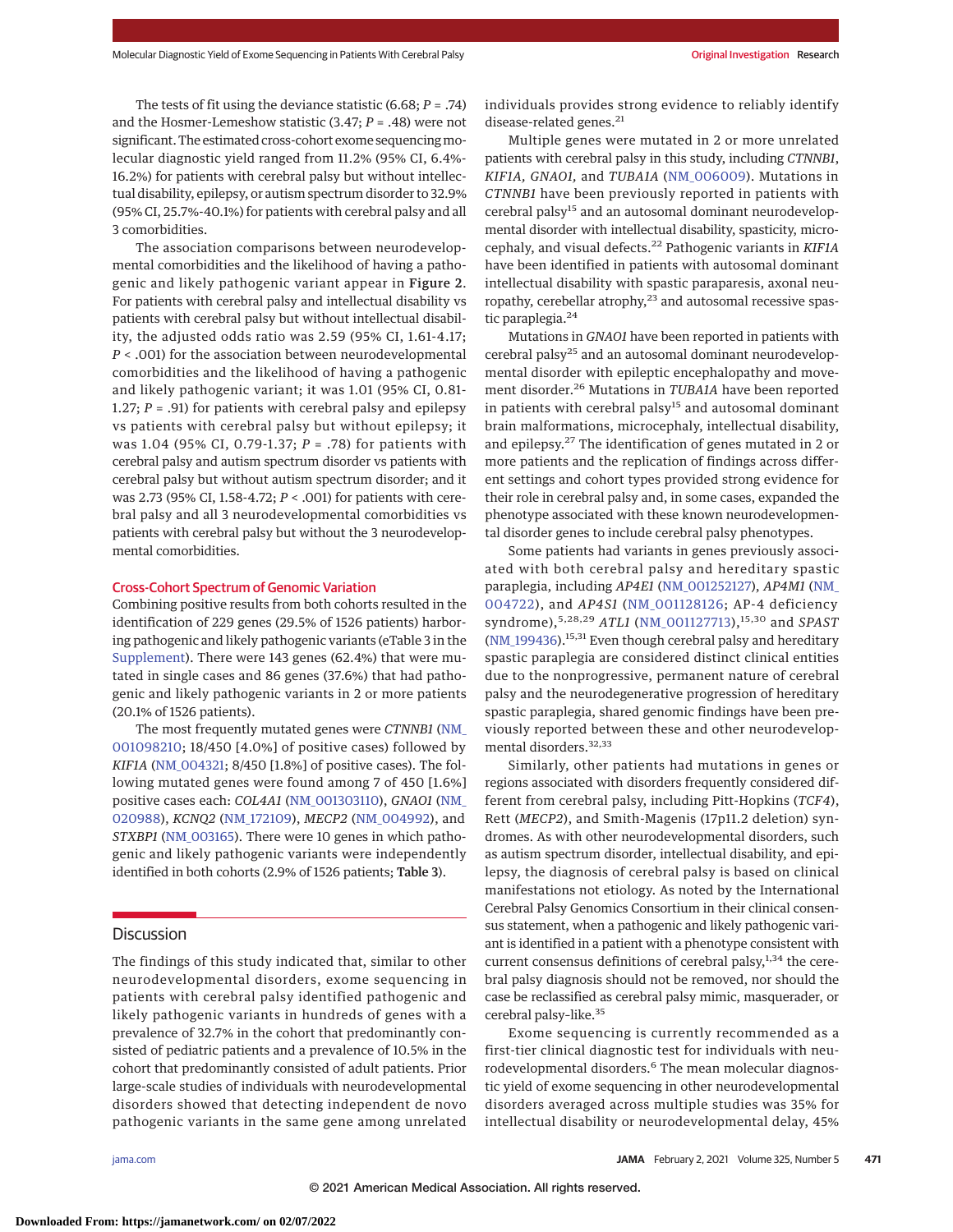| P value <sup>c</sup><br>column vs patients with cerebral palsy but without the comorbidity. When analyzing cohort-specific data, only<br>pathogenic variants in patients with cerebral palsy and the neurodevelopmental comorbidity listed in the first<br>$1001 -$<br>$1001 -$<br>5001<br>5.001<br>014<br>.006<br>004<br>.003<br>.045<br>007<br>$\overline{0}$<br>$\overline{c}$<br>94<br>$\overline{c}$<br>09<br>$-96$<br>.78<br>77<br>50<br>$\overline{5}$<br>$\ddot{3}$<br>≸<br>$\lessgtr$<br>$\leq$<br>50<br>pathogenic variant<br>Adjusted Odds Ratio (95% CI)<br>pathogenic/likely<br>$\overline{a}$<br>to detect a<br>to detect a<br>pathogenic variant<br>pathogenic/likely<br>the neurodevelopmental comorbidities were included in the model.<br>5<br>9.15(2.12 to 39.44)<br>2.13 (0.29 to 15.42)<br>9.83 (1.95 to 49.61)<br>4.62 (1.36 to 15.70)<br>4.96 (1.42 to 17.28)<br>2.10(1.20to 3.71)<br>2.10 (1.20 to 3.71)<br>1.01 (0.71 to 1.43)<br>2.11 (1.18 to 3.80)<br>1.00(0.80 to 1.26)<br>1.01 (0.76 to 1.33)<br>1.98 (0.44 to 8.90)<br>2.62 (1.59 to 4.34)<br>2.69 (1.58 to 4.59)<br>2.73 (1.58 to 4.72)<br>2.09 (1.26 to 3.46)<br>2.59 (1.61 to 4.17)<br>1.07 (0.35 to 3.27)<br>1.01 (0.81 to 1.27)<br>1.04(0.79 to 1.37)<br>1.05 (0.75 to 1.48)<br>Adjusted odds<br>ratio (95% CI) <sup>b</sup><br>₹<br>$\lessapprox$<br>$\leq$<br>Difference (95% CI), %<br>$-21.0(-26.5 to -15.6)$<br>$-10.8(-19.7 to -1.8)$<br>$-13.7$ $(-23.6$ to $3.8)$<br>21.9 (17.1 to 26.7)<br>27.5 (-1.2 to 56.3)<br>27.5 (-1.2 to 56.3)<br>$33.7(-3.2 to 70.6)$<br>33.7 (-3.2 to 70.6)<br>20.4 (6.6 to 34.3)<br>14.2(6.0 to 22.3)<br>4.2 (-0.2 to 10.1)<br>17.6 (2.0 to 33.2)<br>$3.2(-4.4 to 10.8)$<br>$6.6$ (-2.8 to 15.9)<br>$4.6(-1.5 to 10.6)$<br>6.2 (1.6 to 10.9)<br>$1.2$ (-5.0 to 7.5)<br>$2.2(-2.4 to 6.8)$<br>$0.8(-5.4 to 6.9)$<br>$1.1(-8.8 to 6.5)$<br>$9.3(-4.1 to 5.9)$<br>$2.5$ (-2.6 to 7.5)<br>$2.4 (-5.1 to 9.8)$<br>$0.3 (-8.1 to 7.5)$<br>345/1060 (32.6) [29.7 to 35.4]<br>348/1072 (32.5) [29.7 to 35.3]<br>388/1181 (32.8) [30.2 to 35.5]<br>405/1362 (29.7) [27.3 to 32.2]<br>427/1279 (33.4) [30.8 to 36.0]<br>360/1230 (29.3) [26.7 to 31.8]<br>363/1242 (29.2) [26.7 to 31.8]<br>404/1355 (29.8) [27.4 to 32.2]<br>389/1188 (32.7) [30.1 to 35.4]<br>441/1366 (32.3) [29.8 to 34.8]<br>227/783 (29.0) [25.8 to 32.2]<br>patients without comorbidities,<br>224/710 (31.6) [28.1 to 35.0]<br>235/859 (27.4) [24.4 to 30.3]<br>219/679 (32.2) [28.7 to 35.8]<br>20/102 (19.6) [11.9 to 27.3]<br>Molecular diagnostic yield in<br>28/241 (11.6) [7.6 to 15.7]<br>led for cohort and each individual<br>11/149 (7.4) [3.2 to 11.6]<br>15/170 (8.8) [4.6 to 13.1]<br>15/170 (8.8) [4.6 to 13.1]<br>14/87 (16.1) [8.4 to 23.8]<br>16/174 (9.2) [4.9 to 13.5]<br>16/174 (9.2) [4.9 to 13.5]<br>8/104 (7.7) [2.6 to 12.8]<br>8/139 (5.8) [1.9 to 9.6]<br>No./total (%) [95% CI] <sup>a</sup><br>neurodevelopmental comorbidity. The analysis assesses the likelihood of det<br>420/1243 (33.8) [31.2 to 36.4]<br>431/1285 (33.5) [31.0 to 36.1]<br>221/666 (33.2) [29.6 to 36.8]<br>232/743 (31.2) [27.9 to 34.6]<br>216/635 (34.0) [30.3 to 37.7]<br>224/667 (33.6) [30.0 to 37.2]<br>54/164 (32.9) [25.7 to 40.1]<br>99/296 (33.4) [28.1 to 38.8]<br>92/273 (33.7) [28.1 to 39.3]<br>96/284 (33.8) [28.3 to 39.3]<br>52/164 (31.7) [24.6 to 38.8]<br>55/171 (32.2) [25.2 to 39.2]<br>51/157 (32.5) [25.2 to 39.8]<br>95/285 (33.3) [27.9 to 38.8]<br>Molecular diagnostic yield in<br>11/42 (26.2) [12.9 to 39.5]<br>13/66 (19.7) [10.1 to 29.3]<br>18/160 (11.2) [6.4 to 16.2]<br>patients with comorbidities,<br>8/32 (25.0) [10.0 to 40.0]<br>11/77 (14.3) [6.5 to 22.1]<br>4/11 (36.4) [7.9 to 64.8]<br>4/11 (36.4) [7.9 to 64.8]<br>3/7 (42.9) [6.2 to 79.5]<br>3/7 (42.9) [6.2 to 79.5]<br>No./total (%) [95% CI] <sup>a</sup><br>5/94 (5.3) [0.8 to 9.9]<br>Intellectual disability, epilepsy, and ASD<br>Clinical laboratory referral cohort<br>Clinical laboratory referral cohort<br>Clinical laboratory referral cohort<br>Clinical laboratory referral cohort<br>Clinical laboratory referral cohort<br>Clinical laboratory referral cohort<br>Clinical laboratory referral cohort<br>Clinical laboratory referral cohort<br>Intellectual disability and epilepsy<br>Autism spectrum disorder (ASD)<br>Intellectual disability and ASD<br>Health care-based cohort<br>Health care-based cohort<br>Health care-based cohort<br>Health care-based cohort<br>Health care-based cohort<br>Health care-based cohort<br>Health care-based cohort<br>Health care-based cohort<br>Intellectual disability<br>Neurodevelopmental<br>Epilepsy and ASD<br>Both cohorts<br>Both cohorts<br>Both cohorts<br><b>Both cohorts</b><br><b>Both cohorts</b><br>Both cohorts<br>Both cohorts<br>Both cohorts<br>comorbidities<br>Epilepsy<br>None |  |                                 |                                                |             |             |  |
|--------------------------------------------------------------------------------------------------------------------------------------------------------------------------------------------------------------------------------------------------------------------------------------------------------------------------------------------------------------------------------------------------------------------------------------------------------------------------------------------------------------------------------------------------------------------------------------------------------------------------------------------------------------------------------------------------------------------------------------------------------------------------------------------------------------------------------------------------------------------------------------------------------------------------------------------------------------------------------------------------------------------------------------------------------------------------------------------------------------------------------------------------------------------------------------------------------------------------------------------------------------------------------------------------------------------------------------------------------------------------------------------------------------------------------------------------------------------------------------------------------------------------------------------------------------------------------------------------------------------------------------------------------------------------------------------------------------------------------------------------------------------------------------------------------------------------------------------------------------------------------------------------------------------------------------------------------------------------------------------------------------------------------------------------------------------------------------------------------------------------------------------------------------------------------------------------------------------------------------------------------------------------------------------------------------------------------------------------------------------------------------------------------------------------------------------------------------------------------------------------------------------------------------------------------------------------------------------------------------------------------------------------------------------------------------------------------------------------------------------------------------------------------------------------------------------------------------------------------------------------------------------------------------------------------------------------------------------------------------------------------------------------------------------------------------------------------------------------------------------------------------------------------------------------------------------------------------------------------------------------------------------------------------------------------------------------------------------------------------------------------------------------------------------------------------------------------------------------------------------------------------------------------------------------------------------------------------------------------------------------------------------------------------------------------------------------------------------------------------------------------------------------------------------------------------------------------------------------------------------------------------------------------------------------------------------------------------------------------------------------------------------------------------------------------------------------------------------------------------------------------------------------------------------------------------------------------------------------------------------------------------------------------------------------------------------------------------------------------------------------------------------------------------------------------------------------------------------------------------------------------------------------------------------------------------------------------------------------------------------------------------------------------------------------------------------------------------------------------------------------------------------------------------------------------------------------------------------------------------|--|---------------------------------|------------------------------------------------|-------------|-------------|--|
|                                                                                                                                                                                                                                                                                                                                                                                                                                                                                                                                                                                                                                                                                                                                                                                                                                                                                                                                                                                                                                                                                                                                                                                                                                                                                                                                                                                                                                                                                                                                                                                                                                                                                                                                                                                                                                                                                                                                                                                                                                                                                                                                                                                                                                                                                                                                                                                                                                                                                                                                                                                                                                                                                                                                                                                                                                                                                                                                                                                                                                                                                                                                                                                                                                                                                                                                                                                                                                                                                                                                                                                                                                                                                                                                                                                                                                                                                                                                                                                                                                                                                                                                                                                                                                                                                                                                                                                                                                                                                                                                                                                                                                                                                                                                                                                                                                                              |  |                                 |                                                | Less likely | More likely |  |
|                                                                                                                                                                                                                                                                                                                                                                                                                                                                                                                                                                                                                                                                                                                                                                                                                                                                                                                                                                                                                                                                                                                                                                                                                                                                                                                                                                                                                                                                                                                                                                                                                                                                                                                                                                                                                                                                                                                                                                                                                                                                                                                                                                                                                                                                                                                                                                                                                                                                                                                                                                                                                                                                                                                                                                                                                                                                                                                                                                                                                                                                                                                                                                                                                                                                                                                                                                                                                                                                                                                                                                                                                                                                                                                                                                                                                                                                                                                                                                                                                                                                                                                                                                                                                                                                                                                                                                                                                                                                                                                                                                                                                                                                                                                                                                                                                                                              |  |                                 |                                                |             |             |  |
|                                                                                                                                                                                                                                                                                                                                                                                                                                                                                                                                                                                                                                                                                                                                                                                                                                                                                                                                                                                                                                                                                                                                                                                                                                                                                                                                                                                                                                                                                                                                                                                                                                                                                                                                                                                                                                                                                                                                                                                                                                                                                                                                                                                                                                                                                                                                                                                                                                                                                                                                                                                                                                                                                                                                                                                                                                                                                                                                                                                                                                                                                                                                                                                                                                                                                                                                                                                                                                                                                                                                                                                                                                                                                                                                                                                                                                                                                                                                                                                                                                                                                                                                                                                                                                                                                                                                                                                                                                                                                                                                                                                                                                                                                                                                                                                                                                                              |  |                                 |                                                |             |             |  |
| <sup>a</sup> Molecular diagnostic yield refers to the prevalence of pathogenic and likely pathogenic variants.<br><sup>b</sup> The odds ratios were estimated from a logistic regression model that controll<br>NA indicates not applicable.                                                                                                                                                                                                                                                                                                                                                                                                                                                                                                                                                                                                                                                                                                                                                                                                                                                                                                                                                                                                                                                                                                                                                                                                                                                                                                                                                                                                                                                                                                                                                                                                                                                                                                                                                                                                                                                                                                                                                                                                                                                                                                                                                                                                                                                                                                                                                                                                                                                                                                                                                                                                                                                                                                                                                                                                                                                                                                                                                                                                                                                                                                                                                                                                                                                                                                                                                                                                                                                                                                                                                                                                                                                                                                                                                                                                                                                                                                                                                                                                                                                                                                                                                                                                                                                                                                                                                                                                                                                                                                                                                                                                                 |  |                                 |                                                |             |             |  |
|                                                                                                                                                                                                                                                                                                                                                                                                                                                                                                                                                                                                                                                                                                                                                                                                                                                                                                                                                                                                                                                                                                                                                                                                                                                                                                                                                                                                                                                                                                                                                                                                                                                                                                                                                                                                                                                                                                                                                                                                                                                                                                                                                                                                                                                                                                                                                                                                                                                                                                                                                                                                                                                                                                                                                                                                                                                                                                                                                                                                                                                                                                                                                                                                                                                                                                                                                                                                                                                                                                                                                                                                                                                                                                                                                                                                                                                                                                                                                                                                                                                                                                                                                                                                                                                                                                                                                                                                                                                                                                                                                                                                                                                                                                                                                                                                                                                              |  |                                 |                                                |             |             |  |
|                                                                                                                                                                                                                                                                                                                                                                                                                                                                                                                                                                                                                                                                                                                                                                                                                                                                                                                                                                                                                                                                                                                                                                                                                                                                                                                                                                                                                                                                                                                                                                                                                                                                                                                                                                                                                                                                                                                                                                                                                                                                                                                                                                                                                                                                                                                                                                                                                                                                                                                                                                                                                                                                                                                                                                                                                                                                                                                                                                                                                                                                                                                                                                                                                                                                                                                                                                                                                                                                                                                                                                                                                                                                                                                                                                                                                                                                                                                                                                                                                                                                                                                                                                                                                                                                                                                                                                                                                                                                                                                                                                                                                                                                                                                                                                                                                                                              |  |                                 |                                                |             |             |  |
|                                                                                                                                                                                                                                                                                                                                                                                                                                                                                                                                                                                                                                                                                                                                                                                                                                                                                                                                                                                                                                                                                                                                                                                                                                                                                                                                                                                                                                                                                                                                                                                                                                                                                                                                                                                                                                                                                                                                                                                                                                                                                                                                                                                                                                                                                                                                                                                                                                                                                                                                                                                                                                                                                                                                                                                                                                                                                                                                                                                                                                                                                                                                                                                                                                                                                                                                                                                                                                                                                                                                                                                                                                                                                                                                                                                                                                                                                                                                                                                                                                                                                                                                                                                                                                                                                                                                                                                                                                                                                                                                                                                                                                                                                                                                                                                                                                                              |  |                                 |                                                |             |             |  |
|                                                                                                                                                                                                                                                                                                                                                                                                                                                                                                                                                                                                                                                                                                                                                                                                                                                                                                                                                                                                                                                                                                                                                                                                                                                                                                                                                                                                                                                                                                                                                                                                                                                                                                                                                                                                                                                                                                                                                                                                                                                                                                                                                                                                                                                                                                                                                                                                                                                                                                                                                                                                                                                                                                                                                                                                                                                                                                                                                                                                                                                                                                                                                                                                                                                                                                                                                                                                                                                                                                                                                                                                                                                                                                                                                                                                                                                                                                                                                                                                                                                                                                                                                                                                                                                                                                                                                                                                                                                                                                                                                                                                                                                                                                                                                                                                                                                              |  |                                 |                                                |             |             |  |
|                                                                                                                                                                                                                                                                                                                                                                                                                                                                                                                                                                                                                                                                                                                                                                                                                                                                                                                                                                                                                                                                                                                                                                                                                                                                                                                                                                                                                                                                                                                                                                                                                                                                                                                                                                                                                                                                                                                                                                                                                                                                                                                                                                                                                                                                                                                                                                                                                                                                                                                                                                                                                                                                                                                                                                                                                                                                                                                                                                                                                                                                                                                                                                                                                                                                                                                                                                                                                                                                                                                                                                                                                                                                                                                                                                                                                                                                                                                                                                                                                                                                                                                                                                                                                                                                                                                                                                                                                                                                                                                                                                                                                                                                                                                                                                                                                                                              |  |                                 |                                                |             |             |  |
|                                                                                                                                                                                                                                                                                                                                                                                                                                                                                                                                                                                                                                                                                                                                                                                                                                                                                                                                                                                                                                                                                                                                                                                                                                                                                                                                                                                                                                                                                                                                                                                                                                                                                                                                                                                                                                                                                                                                                                                                                                                                                                                                                                                                                                                                                                                                                                                                                                                                                                                                                                                                                                                                                                                                                                                                                                                                                                                                                                                                                                                                                                                                                                                                                                                                                                                                                                                                                                                                                                                                                                                                                                                                                                                                                                                                                                                                                                                                                                                                                                                                                                                                                                                                                                                                                                                                                                                                                                                                                                                                                                                                                                                                                                                                                                                                                                                              |  |                                 |                                                |             |             |  |
|                                                                                                                                                                                                                                                                                                                                                                                                                                                                                                                                                                                                                                                                                                                                                                                                                                                                                                                                                                                                                                                                                                                                                                                                                                                                                                                                                                                                                                                                                                                                                                                                                                                                                                                                                                                                                                                                                                                                                                                                                                                                                                                                                                                                                                                                                                                                                                                                                                                                                                                                                                                                                                                                                                                                                                                                                                                                                                                                                                                                                                                                                                                                                                                                                                                                                                                                                                                                                                                                                                                                                                                                                                                                                                                                                                                                                                                                                                                                                                                                                                                                                                                                                                                                                                                                                                                                                                                                                                                                                                                                                                                                                                                                                                                                                                                                                                                              |  |                                 |                                                |             |             |  |
|                                                                                                                                                                                                                                                                                                                                                                                                                                                                                                                                                                                                                                                                                                                                                                                                                                                                                                                                                                                                                                                                                                                                                                                                                                                                                                                                                                                                                                                                                                                                                                                                                                                                                                                                                                                                                                                                                                                                                                                                                                                                                                                                                                                                                                                                                                                                                                                                                                                                                                                                                                                                                                                                                                                                                                                                                                                                                                                                                                                                                                                                                                                                                                                                                                                                                                                                                                                                                                                                                                                                                                                                                                                                                                                                                                                                                                                                                                                                                                                                                                                                                                                                                                                                                                                                                                                                                                                                                                                                                                                                                                                                                                                                                                                                                                                                                                                              |  |                                 |                                                |             |             |  |
|                                                                                                                                                                                                                                                                                                                                                                                                                                                                                                                                                                                                                                                                                                                                                                                                                                                                                                                                                                                                                                                                                                                                                                                                                                                                                                                                                                                                                                                                                                                                                                                                                                                                                                                                                                                                                                                                                                                                                                                                                                                                                                                                                                                                                                                                                                                                                                                                                                                                                                                                                                                                                                                                                                                                                                                                                                                                                                                                                                                                                                                                                                                                                                                                                                                                                                                                                                                                                                                                                                                                                                                                                                                                                                                                                                                                                                                                                                                                                                                                                                                                                                                                                                                                                                                                                                                                                                                                                                                                                                                                                                                                                                                                                                                                                                                                                                                              |  |                                 |                                                |             |             |  |
|                                                                                                                                                                                                                                                                                                                                                                                                                                                                                                                                                                                                                                                                                                                                                                                                                                                                                                                                                                                                                                                                                                                                                                                                                                                                                                                                                                                                                                                                                                                                                                                                                                                                                                                                                                                                                                                                                                                                                                                                                                                                                                                                                                                                                                                                                                                                                                                                                                                                                                                                                                                                                                                                                                                                                                                                                                                                                                                                                                                                                                                                                                                                                                                                                                                                                                                                                                                                                                                                                                                                                                                                                                                                                                                                                                                                                                                                                                                                                                                                                                                                                                                                                                                                                                                                                                                                                                                                                                                                                                                                                                                                                                                                                                                                                                                                                                                              |  |                                 |                                                |             |             |  |
|                                                                                                                                                                                                                                                                                                                                                                                                                                                                                                                                                                                                                                                                                                                                                                                                                                                                                                                                                                                                                                                                                                                                                                                                                                                                                                                                                                                                                                                                                                                                                                                                                                                                                                                                                                                                                                                                                                                                                                                                                                                                                                                                                                                                                                                                                                                                                                                                                                                                                                                                                                                                                                                                                                                                                                                                                                                                                                                                                                                                                                                                                                                                                                                                                                                                                                                                                                                                                                                                                                                                                                                                                                                                                                                                                                                                                                                                                                                                                                                                                                                                                                                                                                                                                                                                                                                                                                                                                                                                                                                                                                                                                                                                                                                                                                                                                                                              |  |                                 |                                                |             |             |  |
|                                                                                                                                                                                                                                                                                                                                                                                                                                                                                                                                                                                                                                                                                                                                                                                                                                                                                                                                                                                                                                                                                                                                                                                                                                                                                                                                                                                                                                                                                                                                                                                                                                                                                                                                                                                                                                                                                                                                                                                                                                                                                                                                                                                                                                                                                                                                                                                                                                                                                                                                                                                                                                                                                                                                                                                                                                                                                                                                                                                                                                                                                                                                                                                                                                                                                                                                                                                                                                                                                                                                                                                                                                                                                                                                                                                                                                                                                                                                                                                                                                                                                                                                                                                                                                                                                                                                                                                                                                                                                                                                                                                                                                                                                                                                                                                                                                                              |  |                                 |                                                |             |             |  |
|                                                                                                                                                                                                                                                                                                                                                                                                                                                                                                                                                                                                                                                                                                                                                                                                                                                                                                                                                                                                                                                                                                                                                                                                                                                                                                                                                                                                                                                                                                                                                                                                                                                                                                                                                                                                                                                                                                                                                                                                                                                                                                                                                                                                                                                                                                                                                                                                                                                                                                                                                                                                                                                                                                                                                                                                                                                                                                                                                                                                                                                                                                                                                                                                                                                                                                                                                                                                                                                                                                                                                                                                                                                                                                                                                                                                                                                                                                                                                                                                                                                                                                                                                                                                                                                                                                                                                                                                                                                                                                                                                                                                                                                                                                                                                                                                                                                              |  |                                 |                                                |             |             |  |
|                                                                                                                                                                                                                                                                                                                                                                                                                                                                                                                                                                                                                                                                                                                                                                                                                                                                                                                                                                                                                                                                                                                                                                                                                                                                                                                                                                                                                                                                                                                                                                                                                                                                                                                                                                                                                                                                                                                                                                                                                                                                                                                                                                                                                                                                                                                                                                                                                                                                                                                                                                                                                                                                                                                                                                                                                                                                                                                                                                                                                                                                                                                                                                                                                                                                                                                                                                                                                                                                                                                                                                                                                                                                                                                                                                                                                                                                                                                                                                                                                                                                                                                                                                                                                                                                                                                                                                                                                                                                                                                                                                                                                                                                                                                                                                                                                                                              |  |                                 |                                                |             |             |  |
|                                                                                                                                                                                                                                                                                                                                                                                                                                                                                                                                                                                                                                                                                                                                                                                                                                                                                                                                                                                                                                                                                                                                                                                                                                                                                                                                                                                                                                                                                                                                                                                                                                                                                                                                                                                                                                                                                                                                                                                                                                                                                                                                                                                                                                                                                                                                                                                                                                                                                                                                                                                                                                                                                                                                                                                                                                                                                                                                                                                                                                                                                                                                                                                                                                                                                                                                                                                                                                                                                                                                                                                                                                                                                                                                                                                                                                                                                                                                                                                                                                                                                                                                                                                                                                                                                                                                                                                                                                                                                                                                                                                                                                                                                                                                                                                                                                                              |  |                                 |                                                |             |             |  |
|                                                                                                                                                                                                                                                                                                                                                                                                                                                                                                                                                                                                                                                                                                                                                                                                                                                                                                                                                                                                                                                                                                                                                                                                                                                                                                                                                                                                                                                                                                                                                                                                                                                                                                                                                                                                                                                                                                                                                                                                                                                                                                                                                                                                                                                                                                                                                                                                                                                                                                                                                                                                                                                                                                                                                                                                                                                                                                                                                                                                                                                                                                                                                                                                                                                                                                                                                                                                                                                                                                                                                                                                                                                                                                                                                                                                                                                                                                                                                                                                                                                                                                                                                                                                                                                                                                                                                                                                                                                                                                                                                                                                                                                                                                                                                                                                                                                              |  |                                 |                                                |             |             |  |
|                                                                                                                                                                                                                                                                                                                                                                                                                                                                                                                                                                                                                                                                                                                                                                                                                                                                                                                                                                                                                                                                                                                                                                                                                                                                                                                                                                                                                                                                                                                                                                                                                                                                                                                                                                                                                                                                                                                                                                                                                                                                                                                                                                                                                                                                                                                                                                                                                                                                                                                                                                                                                                                                                                                                                                                                                                                                                                                                                                                                                                                                                                                                                                                                                                                                                                                                                                                                                                                                                                                                                                                                                                                                                                                                                                                                                                                                                                                                                                                                                                                                                                                                                                                                                                                                                                                                                                                                                                                                                                                                                                                                                                                                                                                                                                                                                                                              |  |                                 |                                                |             |             |  |
|                                                                                                                                                                                                                                                                                                                                                                                                                                                                                                                                                                                                                                                                                                                                                                                                                                                                                                                                                                                                                                                                                                                                                                                                                                                                                                                                                                                                                                                                                                                                                                                                                                                                                                                                                                                                                                                                                                                                                                                                                                                                                                                                                                                                                                                                                                                                                                                                                                                                                                                                                                                                                                                                                                                                                                                                                                                                                                                                                                                                                                                                                                                                                                                                                                                                                                                                                                                                                                                                                                                                                                                                                                                                                                                                                                                                                                                                                                                                                                                                                                                                                                                                                                                                                                                                                                                                                                                                                                                                                                                                                                                                                                                                                                                                                                                                                                                              |  |                                 |                                                |             |             |  |
|                                                                                                                                                                                                                                                                                                                                                                                                                                                                                                                                                                                                                                                                                                                                                                                                                                                                                                                                                                                                                                                                                                                                                                                                                                                                                                                                                                                                                                                                                                                                                                                                                                                                                                                                                                                                                                                                                                                                                                                                                                                                                                                                                                                                                                                                                                                                                                                                                                                                                                                                                                                                                                                                                                                                                                                                                                                                                                                                                                                                                                                                                                                                                                                                                                                                                                                                                                                                                                                                                                                                                                                                                                                                                                                                                                                                                                                                                                                                                                                                                                                                                                                                                                                                                                                                                                                                                                                                                                                                                                                                                                                                                                                                                                                                                                                                                                                              |  |                                 |                                                |             |             |  |
|                                                                                                                                                                                                                                                                                                                                                                                                                                                                                                                                                                                                                                                                                                                                                                                                                                                                                                                                                                                                                                                                                                                                                                                                                                                                                                                                                                                                                                                                                                                                                                                                                                                                                                                                                                                                                                                                                                                                                                                                                                                                                                                                                                                                                                                                                                                                                                                                                                                                                                                                                                                                                                                                                                                                                                                                                                                                                                                                                                                                                                                                                                                                                                                                                                                                                                                                                                                                                                                                                                                                                                                                                                                                                                                                                                                                                                                                                                                                                                                                                                                                                                                                                                                                                                                                                                                                                                                                                                                                                                                                                                                                                                                                                                                                                                                                                                                              |  |                                 |                                                |             |             |  |
|                                                                                                                                                                                                                                                                                                                                                                                                                                                                                                                                                                                                                                                                                                                                                                                                                                                                                                                                                                                                                                                                                                                                                                                                                                                                                                                                                                                                                                                                                                                                                                                                                                                                                                                                                                                                                                                                                                                                                                                                                                                                                                                                                                                                                                                                                                                                                                                                                                                                                                                                                                                                                                                                                                                                                                                                                                                                                                                                                                                                                                                                                                                                                                                                                                                                                                                                                                                                                                                                                                                                                                                                                                                                                                                                                                                                                                                                                                                                                                                                                                                                                                                                                                                                                                                                                                                                                                                                                                                                                                                                                                                                                                                                                                                                                                                                                                                              |  |                                 |                                                |             |             |  |
|                                                                                                                                                                                                                                                                                                                                                                                                                                                                                                                                                                                                                                                                                                                                                                                                                                                                                                                                                                                                                                                                                                                                                                                                                                                                                                                                                                                                                                                                                                                                                                                                                                                                                                                                                                                                                                                                                                                                                                                                                                                                                                                                                                                                                                                                                                                                                                                                                                                                                                                                                                                                                                                                                                                                                                                                                                                                                                                                                                                                                                                                                                                                                                                                                                                                                                                                                                                                                                                                                                                                                                                                                                                                                                                                                                                                                                                                                                                                                                                                                                                                                                                                                                                                                                                                                                                                                                                                                                                                                                                                                                                                                                                                                                                                                                                                                                                              |  |                                 |                                                |             |             |  |
|                                                                                                                                                                                                                                                                                                                                                                                                                                                                                                                                                                                                                                                                                                                                                                                                                                                                                                                                                                                                                                                                                                                                                                                                                                                                                                                                                                                                                                                                                                                                                                                                                                                                                                                                                                                                                                                                                                                                                                                                                                                                                                                                                                                                                                                                                                                                                                                                                                                                                                                                                                                                                                                                                                                                                                                                                                                                                                                                                                                                                                                                                                                                                                                                                                                                                                                                                                                                                                                                                                                                                                                                                                                                                                                                                                                                                                                                                                                                                                                                                                                                                                                                                                                                                                                                                                                                                                                                                                                                                                                                                                                                                                                                                                                                                                                                                                                              |  |                                 |                                                |             |             |  |
|                                                                                                                                                                                                                                                                                                                                                                                                                                                                                                                                                                                                                                                                                                                                                                                                                                                                                                                                                                                                                                                                                                                                                                                                                                                                                                                                                                                                                                                                                                                                                                                                                                                                                                                                                                                                                                                                                                                                                                                                                                                                                                                                                                                                                                                                                                                                                                                                                                                                                                                                                                                                                                                                                                                                                                                                                                                                                                                                                                                                                                                                                                                                                                                                                                                                                                                                                                                                                                                                                                                                                                                                                                                                                                                                                                                                                                                                                                                                                                                                                                                                                                                                                                                                                                                                                                                                                                                                                                                                                                                                                                                                                                                                                                                                                                                                                                                              |  |                                 |                                                |             |             |  |
|                                                                                                                                                                                                                                                                                                                                                                                                                                                                                                                                                                                                                                                                                                                                                                                                                                                                                                                                                                                                                                                                                                                                                                                                                                                                                                                                                                                                                                                                                                                                                                                                                                                                                                                                                                                                                                                                                                                                                                                                                                                                                                                                                                                                                                                                                                                                                                                                                                                                                                                                                                                                                                                                                                                                                                                                                                                                                                                                                                                                                                                                                                                                                                                                                                                                                                                                                                                                                                                                                                                                                                                                                                                                                                                                                                                                                                                                                                                                                                                                                                                                                                                                                                                                                                                                                                                                                                                                                                                                                                                                                                                                                                                                                                                                                                                                                                                              |  |                                 |                                                |             |             |  |
|                                                                                                                                                                                                                                                                                                                                                                                                                                                                                                                                                                                                                                                                                                                                                                                                                                                                                                                                                                                                                                                                                                                                                                                                                                                                                                                                                                                                                                                                                                                                                                                                                                                                                                                                                                                                                                                                                                                                                                                                                                                                                                                                                                                                                                                                                                                                                                                                                                                                                                                                                                                                                                                                                                                                                                                                                                                                                                                                                                                                                                                                                                                                                                                                                                                                                                                                                                                                                                                                                                                                                                                                                                                                                                                                                                                                                                                                                                                                                                                                                                                                                                                                                                                                                                                                                                                                                                                                                                                                                                                                                                                                                                                                                                                                                                                                                                                              |  |                                 |                                                |             |             |  |
|                                                                                                                                                                                                                                                                                                                                                                                                                                                                                                                                                                                                                                                                                                                                                                                                                                                                                                                                                                                                                                                                                                                                                                                                                                                                                                                                                                                                                                                                                                                                                                                                                                                                                                                                                                                                                                                                                                                                                                                                                                                                                                                                                                                                                                                                                                                                                                                                                                                                                                                                                                                                                                                                                                                                                                                                                                                                                                                                                                                                                                                                                                                                                                                                                                                                                                                                                                                                                                                                                                                                                                                                                                                                                                                                                                                                                                                                                                                                                                                                                                                                                                                                                                                                                                                                                                                                                                                                                                                                                                                                                                                                                                                                                                                                                                                                                                                              |  |                                 |                                                |             |             |  |
|                                                                                                                                                                                                                                                                                                                                                                                                                                                                                                                                                                                                                                                                                                                                                                                                                                                                                                                                                                                                                                                                                                                                                                                                                                                                                                                                                                                                                                                                                                                                                                                                                                                                                                                                                                                                                                                                                                                                                                                                                                                                                                                                                                                                                                                                                                                                                                                                                                                                                                                                                                                                                                                                                                                                                                                                                                                                                                                                                                                                                                                                                                                                                                                                                                                                                                                                                                                                                                                                                                                                                                                                                                                                                                                                                                                                                                                                                                                                                                                                                                                                                                                                                                                                                                                                                                                                                                                                                                                                                                                                                                                                                                                                                                                                                                                                                                                              |  |                                 |                                                |             |             |  |
|                                                                                                                                                                                                                                                                                                                                                                                                                                                                                                                                                                                                                                                                                                                                                                                                                                                                                                                                                                                                                                                                                                                                                                                                                                                                                                                                                                                                                                                                                                                                                                                                                                                                                                                                                                                                                                                                                                                                                                                                                                                                                                                                                                                                                                                                                                                                                                                                                                                                                                                                                                                                                                                                                                                                                                                                                                                                                                                                                                                                                                                                                                                                                                                                                                                                                                                                                                                                                                                                                                                                                                                                                                                                                                                                                                                                                                                                                                                                                                                                                                                                                                                                                                                                                                                                                                                                                                                                                                                                                                                                                                                                                                                                                                                                                                                                                                                              |  |                                 |                                                |             |             |  |
|                                                                                                                                                                                                                                                                                                                                                                                                                                                                                                                                                                                                                                                                                                                                                                                                                                                                                                                                                                                                                                                                                                                                                                                                                                                                                                                                                                                                                                                                                                                                                                                                                                                                                                                                                                                                                                                                                                                                                                                                                                                                                                                                                                                                                                                                                                                                                                                                                                                                                                                                                                                                                                                                                                                                                                                                                                                                                                                                                                                                                                                                                                                                                                                                                                                                                                                                                                                                                                                                                                                                                                                                                                                                                                                                                                                                                                                                                                                                                                                                                                                                                                                                                                                                                                                                                                                                                                                                                                                                                                                                                                                                                                                                                                                                                                                                                                                              |  |                                 |                                                |             |             |  |
|                                                                                                                                                                                                                                                                                                                                                                                                                                                                                                                                                                                                                                                                                                                                                                                                                                                                                                                                                                                                                                                                                                                                                                                                                                                                                                                                                                                                                                                                                                                                                                                                                                                                                                                                                                                                                                                                                                                                                                                                                                                                                                                                                                                                                                                                                                                                                                                                                                                                                                                                                                                                                                                                                                                                                                                                                                                                                                                                                                                                                                                                                                                                                                                                                                                                                                                                                                                                                                                                                                                                                                                                                                                                                                                                                                                                                                                                                                                                                                                                                                                                                                                                                                                                                                                                                                                                                                                                                                                                                                                                                                                                                                                                                                                                                                                                                                                              |  |                                 |                                                |             |             |  |
|                                                                                                                                                                                                                                                                                                                                                                                                                                                                                                                                                                                                                                                                                                                                                                                                                                                                                                                                                                                                                                                                                                                                                                                                                                                                                                                                                                                                                                                                                                                                                                                                                                                                                                                                                                                                                                                                                                                                                                                                                                                                                                                                                                                                                                                                                                                                                                                                                                                                                                                                                                                                                                                                                                                                                                                                                                                                                                                                                                                                                                                                                                                                                                                                                                                                                                                                                                                                                                                                                                                                                                                                                                                                                                                                                                                                                                                                                                                                                                                                                                                                                                                                                                                                                                                                                                                                                                                                                                                                                                                                                                                                                                                                                                                                                                                                                                                              |  |                                 |                                                |             |             |  |
|                                                                                                                                                                                                                                                                                                                                                                                                                                                                                                                                                                                                                                                                                                                                                                                                                                                                                                                                                                                                                                                                                                                                                                                                                                                                                                                                                                                                                                                                                                                                                                                                                                                                                                                                                                                                                                                                                                                                                                                                                                                                                                                                                                                                                                                                                                                                                                                                                                                                                                                                                                                                                                                                                                                                                                                                                                                                                                                                                                                                                                                                                                                                                                                                                                                                                                                                                                                                                                                                                                                                                                                                                                                                                                                                                                                                                                                                                                                                                                                                                                                                                                                                                                                                                                                                                                                                                                                                                                                                                                                                                                                                                                                                                                                                                                                                                                                              |  |                                 |                                                |             |             |  |
|                                                                                                                                                                                                                                                                                                                                                                                                                                                                                                                                                                                                                                                                                                                                                                                                                                                                                                                                                                                                                                                                                                                                                                                                                                                                                                                                                                                                                                                                                                                                                                                                                                                                                                                                                                                                                                                                                                                                                                                                                                                                                                                                                                                                                                                                                                                                                                                                                                                                                                                                                                                                                                                                                                                                                                                                                                                                                                                                                                                                                                                                                                                                                                                                                                                                                                                                                                                                                                                                                                                                                                                                                                                                                                                                                                                                                                                                                                                                                                                                                                                                                                                                                                                                                                                                                                                                                                                                                                                                                                                                                                                                                                                                                                                                                                                                                                                              |  |                                 |                                                |             |             |  |
|                                                                                                                                                                                                                                                                                                                                                                                                                                                                                                                                                                                                                                                                                                                                                                                                                                                                                                                                                                                                                                                                                                                                                                                                                                                                                                                                                                                                                                                                                                                                                                                                                                                                                                                                                                                                                                                                                                                                                                                                                                                                                                                                                                                                                                                                                                                                                                                                                                                                                                                                                                                                                                                                                                                                                                                                                                                                                                                                                                                                                                                                                                                                                                                                                                                                                                                                                                                                                                                                                                                                                                                                                                                                                                                                                                                                                                                                                                                                                                                                                                                                                                                                                                                                                                                                                                                                                                                                                                                                                                                                                                                                                                                                                                                                                                                                                                                              |  | ection of pathogenic and likely | <sup>c</sup> Calculated using a $\chi^2$ test. |             |             |  |

<sup>b</sup>The odds ratios were estimated from a logistic regression model that controlled for cohort and each individual<br>neurodevelopmental comorbidity. The analysis assesses the likelihood of detection of pathogenic and likely The odds ratios were estimated from a logistic regression model that controlled for cohort and each individual neurodevelopmental comorbidity. The analysis assesses the likelihood of detection of pathogenic and likely

© 2021 American Medical Association. All rights reserved.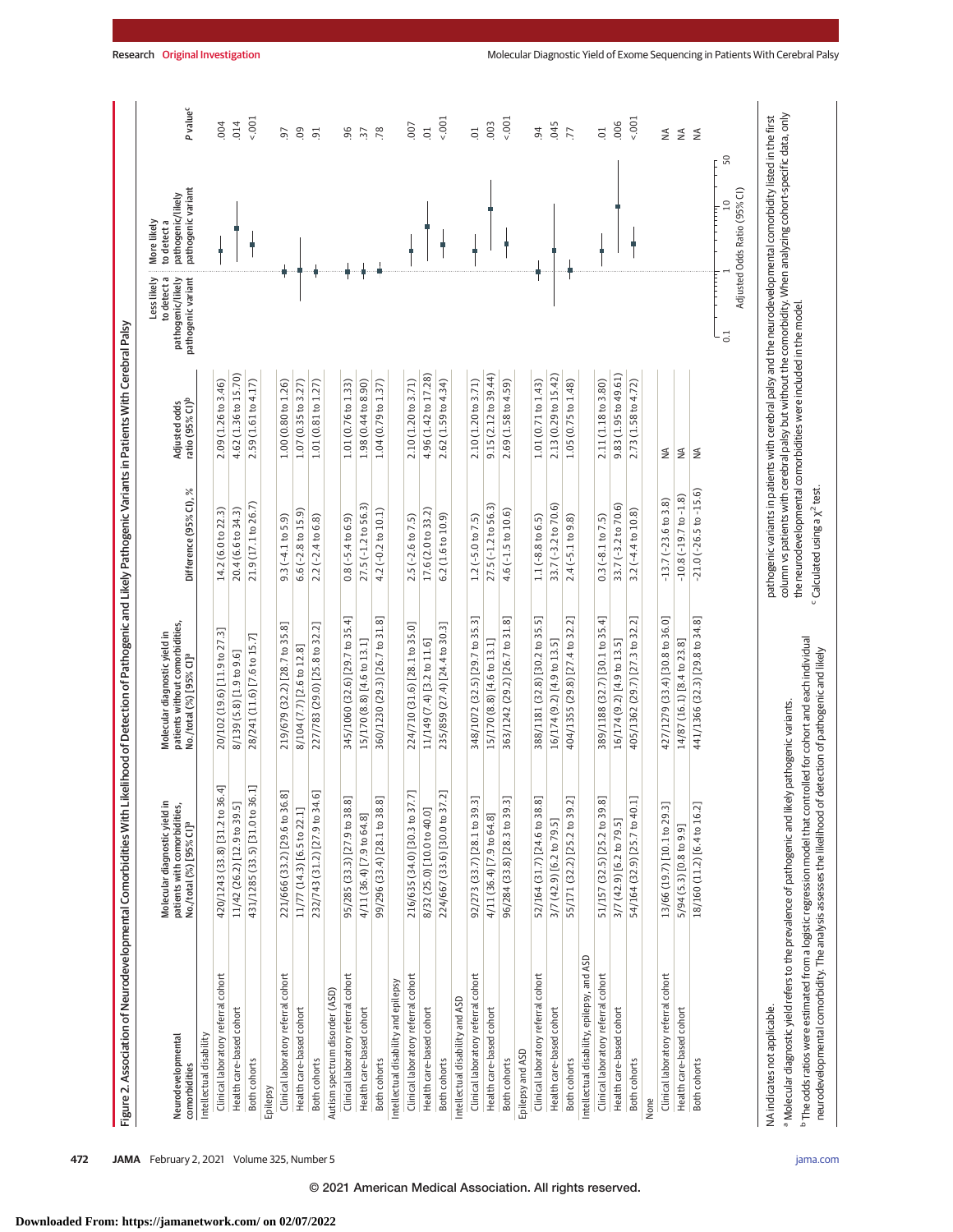Table 3. Genes With Pathogenic and Likely Pathogenic Variants Identified in Both Cohorts Among Unrelated Patients With Cerebral Palsy

|                    |                                                                                                                                                                             | No. of cases                                 |                                |                |                                                                   |                                              |  |
|--------------------|-----------------------------------------------------------------------------------------------------------------------------------------------------------------------------|----------------------------------------------|--------------------------------|----------------|-------------------------------------------------------------------|----------------------------------------------|--|
| Gene <sup>a</sup>  | <b>RefSeq accession</b><br>No.                                                                                                                                              | Clinical<br>laboratory<br>referral<br>cohort | Health<br>care-based<br>cohort | Total          | OMIM phenotypeb                                                   | Inheritance                                  |  |
| MECP <sub>2</sub>  | NM 004992                                                                                                                                                                   | 5                                            | $\overline{2}$                 | $\overline{7}$ | Rett svndrome                                                     | X-linked                                     |  |
|                    |                                                                                                                                                                             |                                              |                                |                | Intellectual disability with spasticity                           | X-linked                                     |  |
|                    |                                                                                                                                                                             |                                              |                                |                | Intellectual disability, syndromic,<br>Lubs type                  | X-linked                                     |  |
|                    |                                                                                                                                                                             |                                              |                                |                | Encephalopathy, neonatal severe                                   | X-linked                                     |  |
| TCF4               | NM 003199                                                                                                                                                                   | 5                                            | $\mathbf{1}$                   | 6              | Pitt-Hopkins syndrome                                             | Autosomal dominant                           |  |
| <b>TUBA1A</b>      | NM 006009                                                                                                                                                                   | 5                                            | $\mathbf{1}$                   | 6              | Lissencephaly type 3                                              | Autosomal dominant                           |  |
| SLC2A1             | NM 006516                                                                                                                                                                   | $\overline{4}$                               | $\mathbf{1}$                   | 5              | GLUT1 deficiency syndrome type 1,<br>infantile onset, severe      | Autosomal dominant<br>or autosomal recessive |  |
|                    |                                                                                                                                                                             |                                              |                                |                | GLUT1 deficiency syndrome type 2,<br>childhood onset              | Autosomal dominant                           |  |
|                    |                                                                                                                                                                             |                                              |                                |                | Dystonia type 9                                                   | Autosomal dominant                           |  |
|                    |                                                                                                                                                                             |                                              |                                |                | Stomatin-deficient cryohydrocytosis<br>with neurological defects  | Autosomal dominant                           |  |
| KMT <sub>2</sub> A | NM 005933                                                                                                                                                                   | $\overline{4}$                               | $\mathbf{1}$                   | 5              | Wiedemann-Steiner syndrome                                        | Autosomal dominant                           |  |
| CAMTA1             | NM 015215                                                                                                                                                                   | 3                                            | $\mathbf{1}$                   | $\overline{4}$ | Cerebellar ataxia, nonprogressive<br>with intellectual disability | Autosomal dominant                           |  |
| ATL1               | NM 001127713                                                                                                                                                                | $\overline{2}$                               | $\overline{2}$                 | $\overline{4}$ | Spastic paraplegia type 3A                                        | Autosomal dominant                           |  |
|                    |                                                                                                                                                                             |                                              |                                |                | Neuropathy, hereditary-sensory-type<br>intellectual disability    | Autosomal dominant                           |  |
| IQSEC2             | NM 001111125                                                                                                                                                                | $\overline{2}$                               | $\mathbf{1}$                   | 3              | Intellectual disability type 1/78                                 | X-linked                                     |  |
| ASXL3              | NM 030632                                                                                                                                                                   | $\overline{2}$                               | $\mathbf{1}$                   | 3              | Bainbridge-Ropers syndrome                                        | Autosomal dominant                           |  |
| L1CAM              | NM 024003                                                                                                                                                                   | $\mathbf{1}$                                 | $\mathbf{1}$                   | $\overline{2}$ | <b>CRASH</b> syndrome                                             | X-linked                                     |  |
|                    |                                                                                                                                                                             |                                              |                                |                | Corpus callosum, partial agenesis                                 | X-linked                                     |  |
|                    |                                                                                                                                                                             |                                              |                                |                | Hydrocephalus due to aqueductal stenosis                          | X-linked                                     |  |
|                    | <sup>a</sup> The full lists of genes with pathogenic and likely pathogenic variants appear in<br>disorders (genotype-phenotype relationship). For some of the genes listed, |                                              |                                |                |                                                                   |                                              |  |

eTables 1-3 in the Supplement.

<sup>b</sup> The OMIM is an online catalog of human genes and genetic disorders. The phenotypes represent well-documented clinical manifestations of mendelian

disorders (genotype-phenotype relationship). For some of the genes listed, the OMIM phenotype includes neuromotor disorders, whereas for other genes, the neuromotor manifestations have not been thoroughly characterized.

for epilepsy, and 15% for autism spectrum disorder,<sup>7,36,37</sup> all of which are known cerebral palsy comorbidities. Cerebral palsy can be identified earlier than other neurodevelopmental disorders (such as intellectual disability and autism spectrum disorder).

Among individuals in a Danish national registry, the median age for cerebral palsy diagnosis was 11 months, 38 and cerebral palsy or a high risk of cerebral palsy can often be accurately predicted before the corrected age of 6 months.<sup>39</sup> Therefore, performing genetic testing in individuals with cerebral palsy may have the potential for a more timely identification of pathogenic and likely pathogenic variants, facilitating early initiation of prevention and treatment strategies. Moreover, pathogenic and likely pathogenic variants were also identified in individuals with cerebral palsy who did not have other diagnoses (intellectual disability or autism spectrum disorder) that would have led to clinical genetic testing based on current recommendations.

The identification of pathogenic and likely pathogenic variants in patients with cerebral palsy may result in genomics-informed changes in clinical care for some patients. For example, a patient from the clinical laboratory referral cohort had a homozygous pathogenic variant in the *SPR* [\(NM\\_003124\)](https://www.ncbi.nlm.nih.gov/nuccore/NM_003124) gene, which established the molecular diagnosis of sepiapterin reductase deficiency. The dopamine deficiency associated with this disorder can be corrected with levodopa in combination with carbidopa, which often corrects the motor abnormalities.<sup>40</sup> In addition, families with 1 child with cerebral palsy are typically counseled that their risk of recurrence is 1% to  $2\frac{6}{2}$ ; however, the findings in this study indicate the possibility of a higher recurrence risk for some families, which may lead to changes in family planning counseling.

### Limitations

This study has several limitations. First, the 2 independent cohorts were ascertained using different approaches and the extent of available clinical information for each patient was variable, which resulted in a more heterogeneous combined cohort. The correlation between different types of cerebral palsy (spastic, dyskinetic, ataxic, and mixed) and exome sequencing molecular diagnostic yield was not explored because detailed clinical information was not available for most patients.

Second, the exome sequencing capture reagents and analytical pipelines varied between cohorts; however, all variants were evaluated for pathogenicity using standards and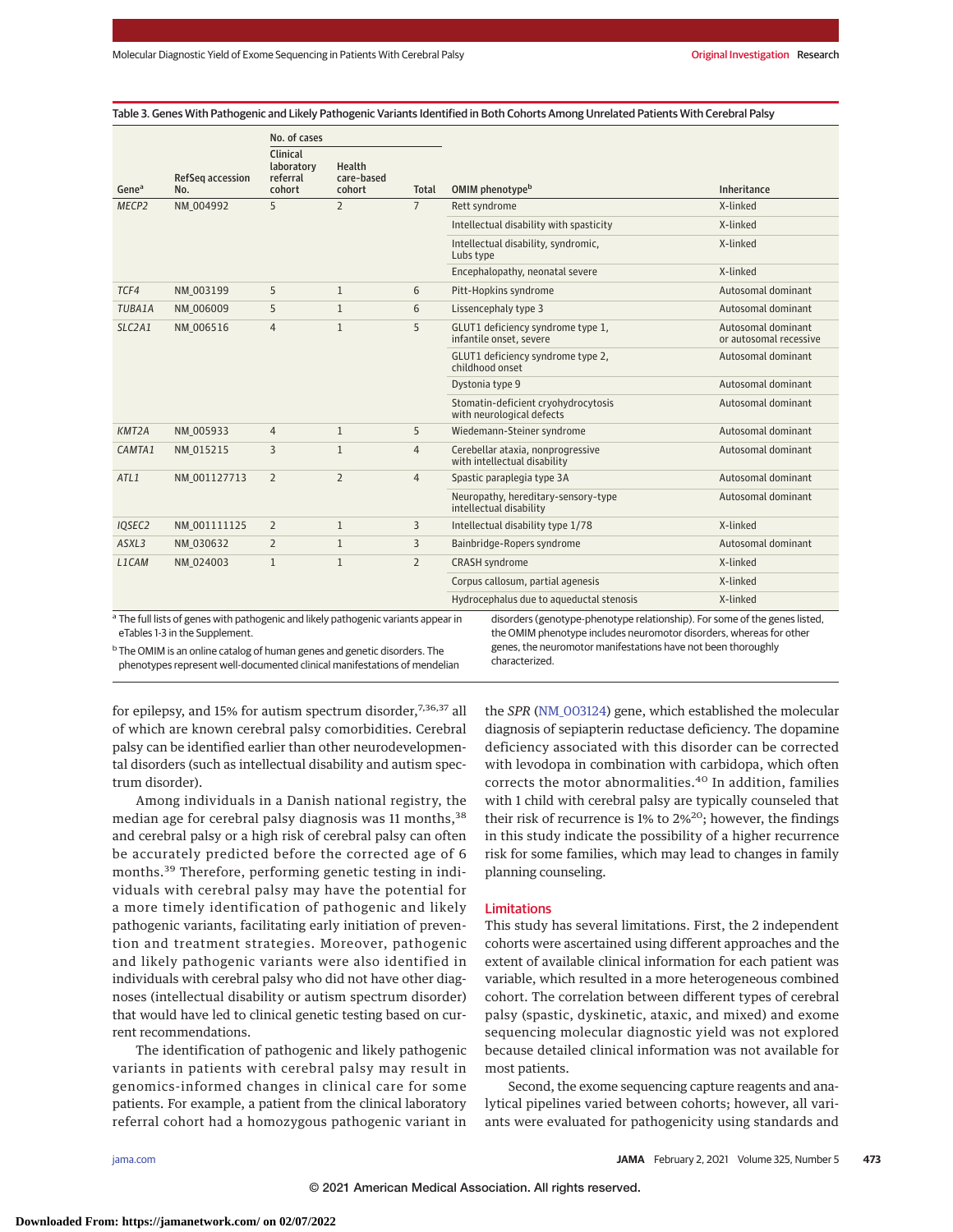guidelines for the interpretation of sequence variants from the American College of Medical Genetics and Genomics and the Association for Molecular Pathology.

Third, the health care–based cohort did not have available parental samples to assess for variant inheritance because it was a cohort that predominantly consisted of adult patients, which resulted in a more conservative exome sequencing molecular diagnostic yield because identifying de novo variants can increase the strength of evidence to classify variants as pathogenic. This was demonstrated in the clinical laboratory referral cohort for which trio testing was associated with significant improvement in molecular diagnostic yield compared with proband only testing.

Fourth, this was an observational study and a causal relationship between detected gene variants and phenotypes in participants is not definitively established.

# **Conclusions**

Among 2 cohorts of patients with cerebral palsy who underwent exome sequencing, the prevalence of pathogenic and likely pathogenic variants was 32.7% in a cohort that predominantly consisted of pediatric patients and 10.5% in a cohort that predominantly consisted of adult patients. Further research is needed to understand the clinical implications of these findings.

#### ARTICLE INFORMATION

**Accepted for Publication:** December 15, 2020.

**Author Contributions:** Dr Moreno-De-Luca had full access to all of the data in the study and takes responsibility for the integrity of the data and the accuracy of the data analysis. Drs Moreno-De-Luca and Millan are co-first authors. Mr Retterer and Dr Martin are co-senior authors.

Concept and design: Moreno-De-Luca, Millan, Pesacreta, Myers, Ledbetter, Retterer, Martin. Acquisition, analysis, or interpretation of data: Moreno-De-Luca, Millan, Pesacreta, Elloumi, Oetjens, Teigen, Wain, Scuffins, Torene, Gainullin, Arvai, Kirchner, Ledbetter, Retterer, Martin. Drafting of the manuscript: Moreno-De-Luca, Millan, Pesacreta, Martin.

Critical revision of the manuscript for important intellectual content: Moreno-De-Luca, Millan, Elloumi, Oetjens, Teigen, Wain, Scuffins, Myers, Torene, Gainullin, Arvai, Kirchner, Ledbetter, Retterer, Martin.

Statistical analysis: Millan, Pesacreta, Teigen, Torene, Gainullin, Kirchner.

Obtained funding: Ledbetter, Martin.

Administrative, technical, or material support: Millan, Oetjens, Teigen, Wain, Scuffins, Ledbetter, Retterer, Martin.

Supervision: Moreno-De-Luca, Millan, Ledbetter, Retterer, Martin.

**Conflict of Interest Disclosures:** Dr Ledbetter reported receiving personal fees from Natera Inc and X-Therma Inc. Mr Retterer reported being an employee of GeneDx Inc, a subsidiary of Opko Health Inc, and holds stock options in Opko Health Inc. No other disclosures were reported.

**Funding/Support:** This study was supported by grants R01MH074090 and R01MH107431 from the National Institute of Mental Health (awarded to Drs Ledbetter and Martin).

**Role of the Funder/Sponsor:** The National Institute of Mental Health had no role in the design and conduct of the study; collection, management, analysis, and interpretation of the data; preparation, review, or approval of the manuscript; and decision to submit the manuscript for publication.

**Additional Contributions:** We thank all patients engaged in the MyCode Community Health Initiative and the MyCode research team. We also acknowledge the Geisinger-Regeneron DiscovEHR collaboration contributors who have been critical in the generation of the data used for this study (the contributors are listed in the [Supplement\)](https://jamanetwork.com/journals/jama/fullarticle/10.1001/jama.2020.26148?utm_campaign=articlePDF%26utm_medium=articlePDFlink%26utm_source=articlePDF%26utm_content=jama.2020.26148).

#### **REFERENCES**

**1**. Rosenbaum P, Paneth N, Leviton A, et al. A report: the definition and classification of cerebral palsy April 2006. [Dev Med Child Neurol Suppl](https://www.ncbi.nlm.nih.gov/pubmed/17370477). [2007;109:8-14.](https://www.ncbi.nlm.nih.gov/pubmed/17370477)

**2**. Maenner MJ, Blumberg SJ, Kogan MD, Christensen D, Yeargin-Allsopp M, Schieve LA. Prevalence of cerebral palsy and intellectual disability among children identified in two US national surveys, 2011-2013. Ann Epidemiol. 2016; 26(3):222-226. doi[:10.1016/j.annepidem.2016.01.001](https://dx.doi.org/10.1016/j.annepidem.2016.01.001)

**3**. Bromham N, Dworzynski K, Eunson P, Fairhurst C; Guideline Committee. Cerebral palsy in adults: summary of NICE guidance. BMJ. 2019;364:l806. doi[:10.1136/bmj.l806](https://dx.doi.org/10.1136/bmj.l806)

**4**. Ellenberg JH, Nelson KB. The association of cerebral palsy with birth asphyxia: a definitional quagmire. Dev Med Child Neurol. 2013;55(3):210-216. doi[:10.1111/dmcn.12016](https://dx.doi.org/10.1111/dmcn.12016)

**5**. Moreno-De-Luca A, Ledbetter DH, Martin CL. Genetic [corrected] insights into the causes and classification of [corrected] cerebral palsies. Lancet Neurol. 2012;11(3):283-292. doi[:10.1016/S1474-](https://dx.doi.org/10.1016/S1474-4422(11)70287-3) [4422\(11\)70287-3](https://dx.doi.org/10.1016/S1474-4422(11)70287-3)

**6**. Srivastava S, Love-Nichols JA, Dies KA, et al; NDD Exome Scoping Review Work Group. Meta-analysis and multidisciplinary consensus statement: exome sequencing is a first-tier clinical diagnostic test for individuals with neurodevelopmental disorders. Genet Med. 2019;21 (11):2413-2421. doi[:10.1038/s41436-019-0554-6](https://dx.doi.org/10.1038/s41436-019-0554-6)

**7**. Sánchez Fernández I, Loddenkemper T, Gaínza-Lein M, Sheidley BR, Poduri A. Diagnostic yield of genetic tests in epilepsy: a meta-analysis and cost-effectiveness study. Neurology. 2019;92 (5):e418-e428. doi[:10.1212/WNL.](https://dx.doi.org/10.1212/WNL.0000000000006850) [0000000000006850](https://dx.doi.org/10.1212/WNL.0000000000006850)

**8**. Moreno-De-Luca A, Myers SM, Challman TD, Moreno-De-Luca D, Evans DW, Ledbetter DH. Developmental brain dysfunction: revival and expansion of old concepts based on new genetic evidence. Lancet Neurol. 2013;12(4):406-414. doi: [10.1016/S1474-4422\(13\)70011-5](https://dx.doi.org/10.1016/S1474-4422(13)70011-5)

**9**. McMichael G, Girirajan S, Moreno-De-Luca A, et al. Rare copy number variation in cerebral palsy. Eur J Hum Genet. 2014;22(1):40-45. doi[:10.1038/](https://dx.doi.org/10.1038/ejhg.2013.93) [ejhg.2013.93](https://dx.doi.org/10.1038/ejhg.2013.93)

**10**. Segel R, Ben-Pazi H, Zeligson S, et al. Copy number variations in cryptogenic cerebral palsy. Neurology. 2015;84(16):1660-1668. doi[:10.1212/WNL.](https://dx.doi.org/10.1212/WNL.0000000000001494) [0000000000001494](https://dx.doi.org/10.1212/WNL.0000000000001494)

**11**. Oskoui M, Gazzellone MJ, Thiruvahindrapuram B, et al. Clinically relevant copy number variations detected in cerebral palsy. Nat Commun. 2015;6: 7949. doi[:10.1038/ncomms8949](https://dx.doi.org/10.1038/ncomms8949)

**12**. Zarrei M, Fehlings DL, Mawjee K, et al. De novo and rare inherited copy-number variations in the hemiplegic form of cerebral palsy. Genet Med. 2018; 20(2):172-180. doi[:10.1038/gim.2017.83](https://dx.doi.org/10.1038/gim.2017.83)

**13**. McMichael G, Bainbridge MN, Haan E, et al. Whole-exome sequencing points to considerable genetic heterogeneity of cerebral palsy. Mol Psychiatry. 2015;20(2):176-182. doi[:10.1038/mp.2014.](https://dx.doi.org/10.1038/mp.2014.189) [189](https://dx.doi.org/10.1038/mp.2014.189)

**14**. Corbett MA, van Eyk CL, Webber DL, et al. Pathogenic copy number variants that affect gene expression contribute to genomic burden in cerebral palsy. NPJ Genom Med. 2018;3:33. doi[:10.](https://dx.doi.org/10.1038/s41525-018-0073-4) [1038/s41525-018-0073-4](https://dx.doi.org/10.1038/s41525-018-0073-4)

**15**. Jin SC, Lewis SA, Bakhtiari S, et al. Mutations disrupting neuritogenesis genes confer risk for cerebral palsy. Nat Genet. 2020;52(10):1046-1056. doi[:10.1038/s41588-020-0695-1](https://dx.doi.org/10.1038/s41588-020-0695-1)

**16**. Carey DJ, Fetterolf SN, Davis FD, et al. The Geisinger MyCode community health initiative: an electronic health record-linked biobank for precision medicine research. Genet Med. 2016;18 (9):906-913. doi[:10.1038/gim.2015.187](https://dx.doi.org/10.1038/gim.2015.187)

**17**. Retterer K, Juusola J, Cho MT, et al. Clinical application of whole-exome sequencing across clinical indications. Genet Med. 2016;18(7):696-704. doi[:10.1038/gim.2015.148](https://dx.doi.org/10.1038/gim.2015.148)

**18**. Dewey FE, Murray MF, Overton JD, et al. Distribution and clinical impact of functional variants in 50,726 whole-exome sequences from the DiscovEHR study. Science. 2016;354(6319): aaf6814. doi[:10.1126/science.aaf6814](https://dx.doi.org/10.1126/science.aaf6814)

**19**. Richards S, Aziz N, Bale S, et al; ACMG Laboratory Quality Assurance Committee. Standards and guidelines for the interpretation of sequence variants: a joint consensus recommendation of the American College of Medical Genetics and Genomics and the Association for Molecular Pathology. Genet Med. 2015;17(5):405-424. doi[:10.1038/gim.2015.30](https://dx.doi.org/10.1038/gim.2015.30)

**20**. Korzeniewski SJ, Slaughter J, Lenski M, Haak P, Paneth N. The complex aetiology of cerebral palsy. Nat Rev Neurol. 2018;14(9):528-543. doi[:10.1038/](https://dx.doi.org/10.1038/s41582-018-0043-6) [s41582-018-0043-6](https://dx.doi.org/10.1038/s41582-018-0043-6)

**21**. Gonzalez-Mantilla AJ, Moreno-De-Luca A, Ledbetter DH, Martin CL. A cross-disorder method to identify novel candidate genes for developmental brain disorders.JAMA Psychiatry.